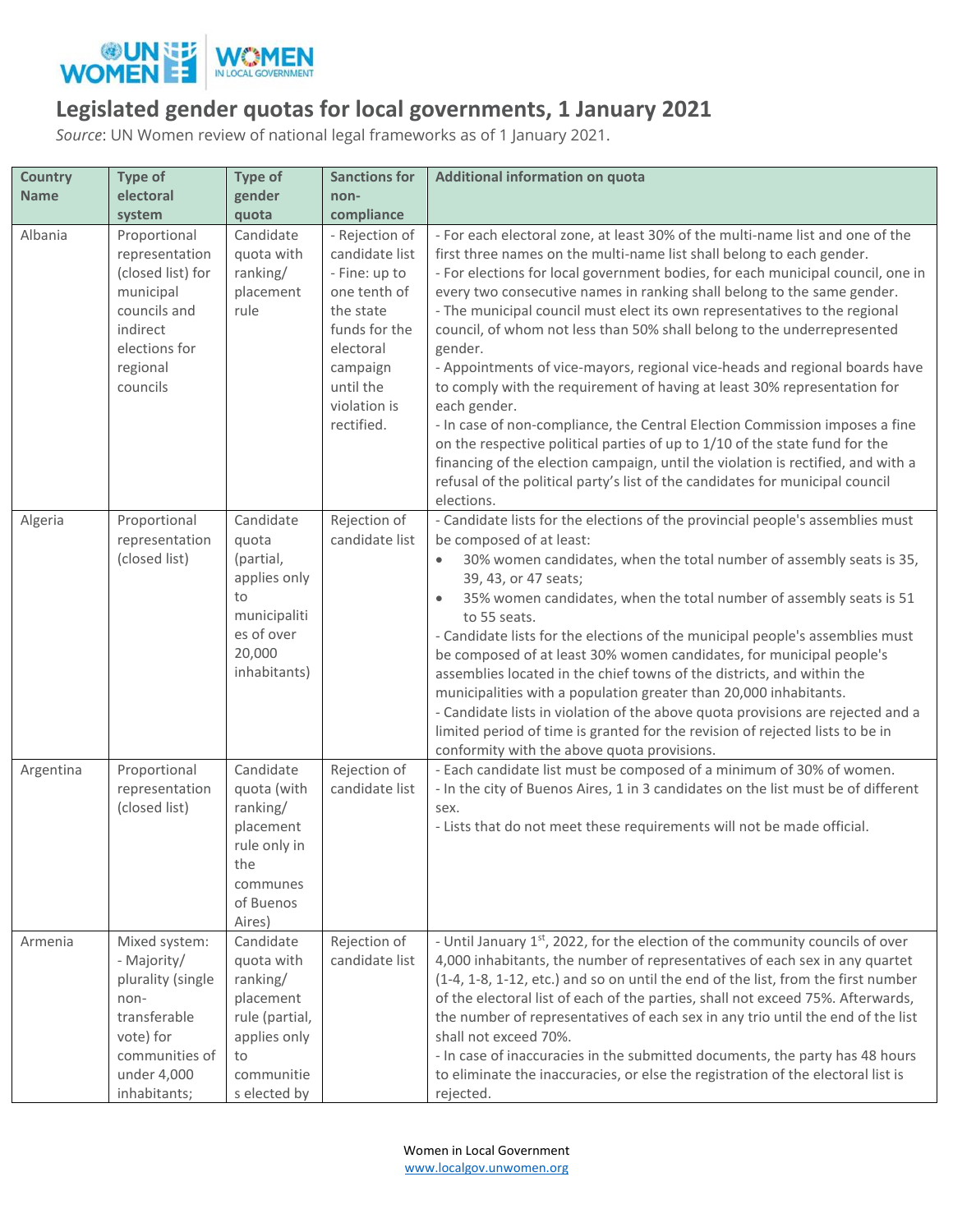| <b>Country</b>                                     | <b>Type of</b>                                                                                                                                                                                                                                           | Type of                                                                                                                      | <b>Sanctions for</b>           | Additional information on quota                                                                                                                                                                                                                                                                                                                                                                                                                                                                                                                                                                                                                                                                                                                                                                                                                                                                                                        |
|----------------------------------------------------|----------------------------------------------------------------------------------------------------------------------------------------------------------------------------------------------------------------------------------------------------------|------------------------------------------------------------------------------------------------------------------------------|--------------------------------|----------------------------------------------------------------------------------------------------------------------------------------------------------------------------------------------------------------------------------------------------------------------------------------------------------------------------------------------------------------------------------------------------------------------------------------------------------------------------------------------------------------------------------------------------------------------------------------------------------------------------------------------------------------------------------------------------------------------------------------------------------------------------------------------------------------------------------------------------------------------------------------------------------------------------------------|
| <b>Name</b>                                        | electoral                                                                                                                                                                                                                                                | gender                                                                                                                       | non-                           |                                                                                                                                                                                                                                                                                                                                                                                                                                                                                                                                                                                                                                                                                                                                                                                                                                                                                                                                        |
|                                                    | system<br>- Proportional<br>representation<br>(closed list) for<br>communities of<br>over 4,000<br>inhabitants                                                                                                                                           | quota<br>proportiona<br>representati<br>on)                                                                                  | compliance                     | - For the election of the community councils of over 4,000 inhabitants, if all<br>seats in the party go to members of the same sex, the mandate of the last<br>candidate in the order of the list is given to the candidate with the lowest<br>number of the unrepresented gender on the list, if any.                                                                                                                                                                                                                                                                                                                                                                                                                                                                                                                                                                                                                                 |
| Bangladesh                                         | Majority/<br>plurality (first-<br>past-the-post)                                                                                                                                                                                                         | Reserved<br>seats<br>(partial,<br>apply only<br>to<br>municipal,<br>city, union,<br>subdistrict<br>and district<br>councils) |                                | - The following seats in each local deliberative body are reserved for women:<br>District Council: 5 seats; and 1/3 of the Chairperson's Office<br>$\bullet$<br>Subdistrict Council: 1/3 of the total number of Union Councils and<br>$\bullet$<br>Municipal Corporations in every Subdistrict is equivalent to the number<br>of seats reserved for women; and 1/2 of the Chairperson's Office<br>Union Council: 3 seats; and 1/3 of the Chairperson's Office<br>$\bullet$<br>Municipal Council: 1/3 of the total number of Union Councils and<br>$\bullet$<br>Municipal Corporations in every Subdistrict is equivalent to the number<br>of seats reserved for women; and 1/3 of the Chairperson's Office<br>City Council: 1/3 of the total number of Union Councils and Municipal<br>$\bullet$<br>Corporations in every Subdistrict is equivalent to the number of seats<br>reserved for women; and 1/3 of the Chairperson's Office. |
| Belgium                                            | Proportional<br>representation<br>(open list)                                                                                                                                                                                                            | Candidate<br>quota with<br>ranking/<br>placement<br>rule                                                                     | Rejection of<br>candidate list | - For local deliberative body elections, political parties must present<br>nominees of different sexes, in alternating order. If the list comprises an odd<br>number of nominees, the final spot on the list is open to a candidate of either<br>sex.<br>- For local executive bodies, the majority coalition of the deliberative body<br>must present nominees of different sexes, in alternating order. If the list<br>comprises an odd number of nominees, the final spot on the list is open to a<br>candidate of either sex. One of the two top positions on each list should be<br>reserved for a woman nominee.<br>- If a list does not comply with the aforementioned quotas, the list will be<br>rejected.                                                                                                                                                                                                                    |
| <b>Bolivia</b><br>(Pluri-<br>national<br>State of) | Mixed system:<br>- Mixed system:<br>majority/<br>plurality (first-<br>past-the-post)<br>and<br>proportional<br>representation<br>(closed list) for<br>departmental<br>level;<br>- Proportional<br>representation<br>(closed list) for<br>municipal level | Candidate<br>quota with<br>ranking/<br>placement<br>rule                                                                     | Rejection of<br>candidate list | - Party lists for deliberative body elections must alternate between listing of<br>female and male candidates, successively.<br>- For the uninominal candidate lists within departmental assembly elections,<br>at least 50% of the total nominees across all single-member wards must be<br>women.<br>- Failure to comply with these quota provisions will result in the rejection of<br>the respective party list, in which case the political organization will be<br>notified, and the list must be amended within 72 hours of this notification.                                                                                                                                                                                                                                                                                                                                                                                  |
| Bosnia and<br>Herzegovina                          | Proportional<br>representation<br>(open list)                                                                                                                                                                                                            | Candidate<br>quota with<br>ranking/<br>placement<br>rule                                                                     | Rejection of<br>candidate list | - Every candidate list for deliberative body elections must have at least a 40%<br>representation of both genders. The minority gender candidates shall be<br>distributed on the candidates' list in the following manner: at least one<br>minority gender candidate amongst the first two candidates, two minority<br>gender candidates amongst the first five candidates, and three minority<br>gender candidates amongst the first eight candidates, et seq.                                                                                                                                                                                                                                                                                                                                                                                                                                                                        |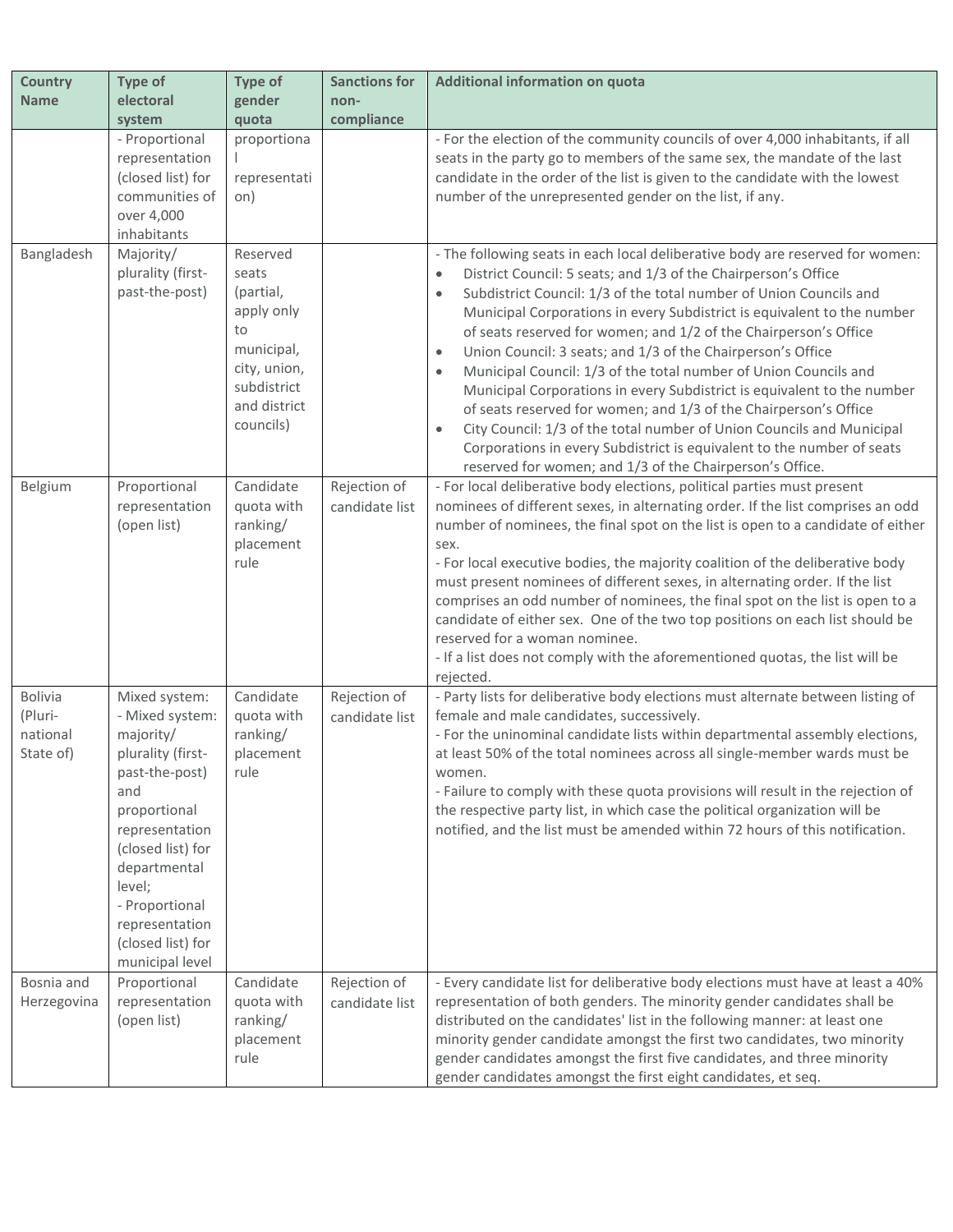| <b>Country</b> | Type of           | <b>Type of</b> | <b>Sanctions for</b> | Additional information on quota                                                    |
|----------------|-------------------|----------------|----------------------|------------------------------------------------------------------------------------|
| <b>Name</b>    | electoral         | gender         | non-                 |                                                                                    |
|                | system            | quota          | compliance           |                                                                                    |
|                |                   |                |                      | - If an electoral list does not follow this quota, the Central Election            |
|                |                   |                |                      | Commission can reject the respective list if not revised within five days of       |
|                |                   |                |                      | notification.                                                                      |
| <b>Brazil</b>  | Proportional      | Candidate      | No                   | - For the municipal council elections, each candidate list must consist of 30-     |
|                | representation    | quota          |                      | 70% of each gender.                                                                |
|                | (open list)       |                |                      |                                                                                    |
| <b>Burkina</b> | Proportional      | Candidate      | No, but              | - For municipal council elections, any list of candidatures submitted by a         |
| Faso           | representation    | quota with     | additional           | political party must include at least 30% candidates of each sex.                  |
|                | (closed list)     | ranking/       | funding for          | - Each list of candidates presented for legislative or municipal elections must    |
|                |                   | placement      | political            | alternate between women and men or men and women for the first 2/3 of              |
|                |                   | rule           | parties              | the list. The alternate positioning applies to both the list of incumbents and     |
|                |                   |                | achieving or         | that of substitutes.                                                               |
|                |                   |                | exceeding            | - Any political party, coalition of political parties, or coalition of independent |
|                |                   |                | quota                | candidates that complies with the provisions of this law shall receive             |
|                |                   |                |                      | additional public funding for the electoral campaign. The additional public        |
|                |                   |                |                      | funding represents 20% of the total amount allocated by the State for the          |
|                |                   |                |                      | financing of the electoral campaign.                                               |
| Burundi        | Proportional      | Candidate      | No.                  | - The municipal council must be composed of at least 30% women.                    |
|                | representation    | quota with     |                      | - For three consecutive candidates, at least one must be a woman.                  |
|                | (closed list)     | ranking/       |                      | - The municipal council board must have at least 30% women. In addition, at        |
|                |                   | placement      |                      | least 1/3 of the municipal administrators must be women nationwide.                |
|                |                   | rule. In case  |                      | - In the event that the composition of a municipal council does not reflect the    |
|                |                   | of gender      |                      | gender diversity of the electorate, the Independent National Electoral             |
|                |                   | imbalance      |                      | Commission corrects the imbalances according to the method of the                  |
|                |                   | in the         |                      | strongest remainder. The Independent National Electoral Commission may             |
|                |                   | results, the   |                      | order the co-optation to the council of persons from an under-represented          |
|                |                   | <b>EMB</b>     |                      | gender, provided that the persons thus co-opted do not constitute no more          |
|                |                   | corrects it.   |                      | than one fifth of the members of the council.                                      |
|                |                   |                |                      | - In the event of a vacancy, the municipal councilor is replaced in priority by    |
|                |                   |                |                      | the candidate of the same ethnicity and gender who is in an adequate               |
|                |                   |                |                      | position on the list.                                                              |
| Cabo Verde     | Proportional      | Candidate      | Rejection of         | - For the municipal assembly and the municipal chamber elections, there            |
|                | representation    | quota with     | candidate list       | must be a minimum representation of 40% of each sex in the candidacy lists.        |
|                | (closed list)     | ranking/       |                      | The first two places on the plurinominal candidacy lists must be occupied by       |
|                |                   | placement      |                      | candidates of different sex, and no more than two candidates of the same sex       |
|                |                   | rule           |                      | may be placed consecutively in the ranking of the remaining places on the          |
|                |                   |                |                      | lists.                                                                             |
|                |                   |                |                      | - If the list does not comply with the provisions of the law, the list may be      |
|                |                   |                |                      | rejected.                                                                          |
|                |                   |                |                      | - The State's electoral subsidy shall be awarded to political parties or           |
|                |                   |                |                      | coalitions of political parties and candidacies presented by groups of citizens    |
|                |                   |                |                      | whose lists are elected at municipal level with at 25% of female candidates.       |
| Central        | Mixed system:     | Candidate      | Rejection of         | - As a transitional measure valid until 2026, for electoral mandates and           |
| African        | - Majority/       | quota          | candidate list       | elective offices, a minimum quota of 35% of women is required on the basis         |
| Republic       | plurality (first- |                |                      | of competency.                                                                     |
|                | past-the-post)    |                |                      | - After the transitional period, for electoral mandates and elective offices,      |
|                | for regional      |                |                      | candidatures must be presented in equal numbers of male and female                 |
|                | councils;         |                |                      | candidates. When the number of candidates of both sexes is odd, the parity         |
|                | - Proportional    |                |                      | applies to the even lower number. For nominative functions, candidatures           |
|                | representation    |                |                      | are given the basis of numerical equality between men and women.                   |
|                | (closed list) for |                |                      | - In case of non-compliance, the list is declared non-valid.                       |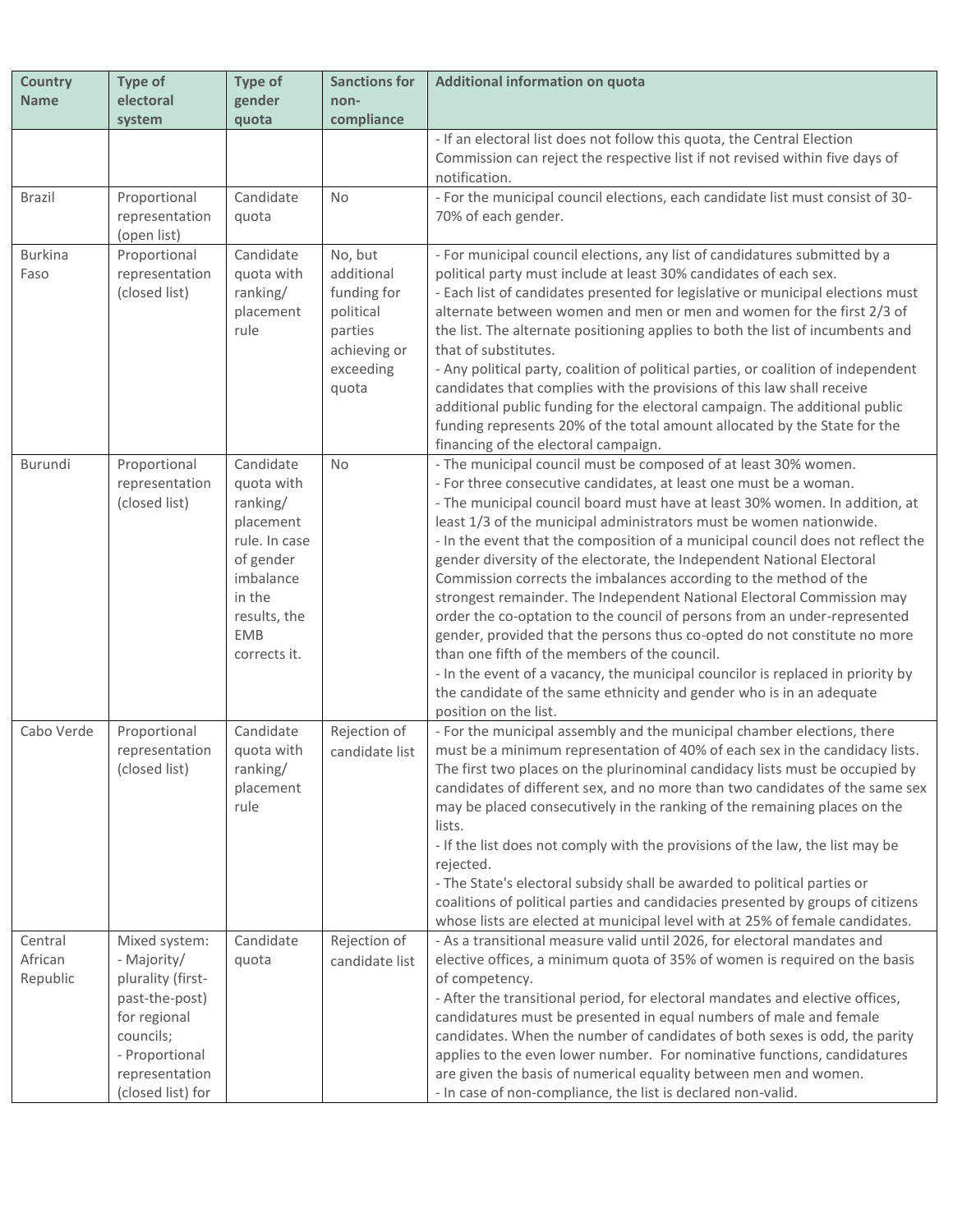| <b>Country</b>        | Type of                                                                                                                     | <b>Type of</b>                                           | <b>Sanctions for</b>           | Additional information on quota                                                                                                                                                                                                                                                                                                                                                                                                                                                                                                                                                                                                                                                                                                                                                                                                                             |
|-----------------------|-----------------------------------------------------------------------------------------------------------------------------|----------------------------------------------------------|--------------------------------|-------------------------------------------------------------------------------------------------------------------------------------------------------------------------------------------------------------------------------------------------------------------------------------------------------------------------------------------------------------------------------------------------------------------------------------------------------------------------------------------------------------------------------------------------------------------------------------------------------------------------------------------------------------------------------------------------------------------------------------------------------------------------------------------------------------------------------------------------------------|
| <b>Name</b>           | electoral                                                                                                                   | gender                                                   | non-                           |                                                                                                                                                                                                                                                                                                                                                                                                                                                                                                                                                                                                                                                                                                                                                                                                                                                             |
|                       | system                                                                                                                      | quota                                                    | compliance                     |                                                                                                                                                                                                                                                                                                                                                                                                                                                                                                                                                                                                                                                                                                                                                                                                                                                             |
|                       | municipal<br>councils                                                                                                       |                                                          |                                |                                                                                                                                                                                                                                                                                                                                                                                                                                                                                                                                                                                                                                                                                                                                                                                                                                                             |
| Chad                  | Mixed system:<br>majority/<br>plurality (first-<br>past-the-post)<br>and<br>proportional<br>representation<br>(closed list) | Candidate<br>quota                                       | No                             | - At the provincial level, lists must comply with the quota of at least 30%<br>women.                                                                                                                                                                                                                                                                                                                                                                                                                                                                                                                                                                                                                                                                                                                                                                       |
| Colombia              | Proportional<br>representation<br>(open or closed<br>list)                                                                  | Candidate<br>quota                                       | Rejection of<br>candidate list | - Candidate lists for deliberative bodies of more than five seats must be<br>composed of at least 30% of each gender.<br>- Candidate lists that do not comply with the gender quota requirement are<br>rejected.                                                                                                                                                                                                                                                                                                                                                                                                                                                                                                                                                                                                                                            |
| Comoros               | Proportional<br>representation<br>(closed list)                                                                             | Candidate<br>quota with<br>ranking/<br>placement<br>rule | Rejection of<br>candidate list | - A candidate list must be composed of nominees alternating by two<br>candidates of one sex and one candidate of the other to be receivable by the<br>Island Electoral Commission.<br>- Candidates on the rejected list have 24 hours to seize the Constitution<br>Court, which will give its decision within five days. If no decision is given in<br>that delay, the list is not rejected.                                                                                                                                                                                                                                                                                                                                                                                                                                                                |
| Congo                 | Proportional<br>representation<br>(closed list)                                                                             | Candidate<br>quota with<br>ranking/<br>placement<br>rule | <b>No</b>                      | - Women must represent at least 30% of nominees on each submitted party<br>list. Out of every three consecutive nominees on a list, one must be a woman.                                                                                                                                                                                                                                                                                                                                                                                                                                                                                                                                                                                                                                                                                                    |
| Costa Rica            | Proportional<br>representation<br>(closed list)                                                                             | Candidate<br>quota with<br>ranking/<br>placement<br>rule | Rejection of<br>candidate list | - All candidate lists and elected bodies are composed of 50% women and 50%<br>men; the difference between total men and women cannot be greater than<br>one.<br>- All candidate lists alternate so that two candidates of the same sex are not<br>listed consecutively.<br>- The General Directorate of the Electoral Registry will reject the candidate<br>lists that violate the above stipulations.                                                                                                                                                                                                                                                                                                                                                                                                                                                      |
| Côte<br>d'Ivoire      | Proportional<br>representation<br>(closed list with<br>majority bonus)                                                      | Candidate<br>quota with<br>ranking/<br>placement<br>rule | Rejection of<br>candidate list | - A minimum of 30% of women out of the total number of candidates<br>presented during the electoral consultation is required.<br>- Any list of candidates must respect the alternation of the sexes so that if<br>two candidates of the same sex are entered, the third is of the other sex.<br>- Any list whose composition of the file does not comply with the<br>aforementioned provisions is rejected by the Commission responsible for<br>elections. The political party or group has three days to seize the Council of<br>State, which in turn has three days to issue a decision. If the Council of State<br>does not make a decision within the time limit, the application must be<br>registered.<br>- Any political party or political grouping whose list reaches at least 50% of<br>women candidates benefits from additional public funding. |
| Djibouti              | Proportional<br>representation<br>(closed list with<br>majority bonus)                                                      | Candidate<br>quota                                       | <b>No</b>                      | - For regional and municipal council elections, each list must contain a<br>proportion of one or the other sex equivalent to at least 10% of the seats to<br>be filled.                                                                                                                                                                                                                                                                                                                                                                                                                                                                                                                                                                                                                                                                                     |
| Dominican<br>Republic | Proportional<br>representation<br>(open list)                                                                               | Candidate<br>quota                                       | Rejection of<br>candidate list | - The Central Electoral Board will not admit a list of candidacies for popularly<br>elected offices containing less than 40% and more than 60% of men and<br>women                                                                                                                                                                                                                                                                                                                                                                                                                                                                                                                                                                                                                                                                                          |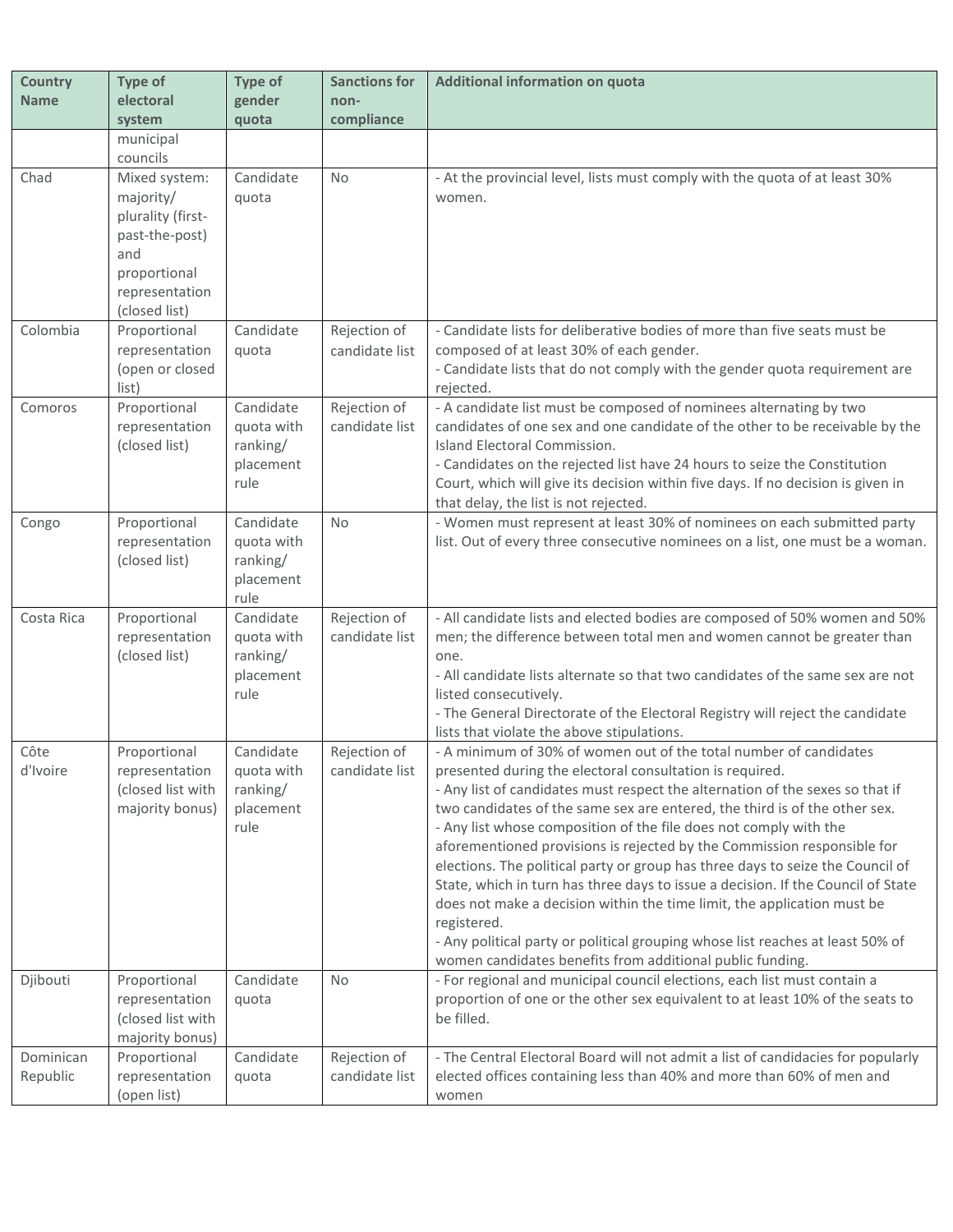| <b>Country</b><br><b>Name</b>  | <b>Type of</b><br>electoral                                                                                                                                                                                                                                                                                                                                                                                                                       | <b>Type of</b><br>gender                                                                                                         | <b>Sanctions for</b><br>non-                                                                               | Additional information on quota                                                                                                                                                                                                                                                                                                                                                                                                                                                                                                                                                                                                                                                         |
|--------------------------------|---------------------------------------------------------------------------------------------------------------------------------------------------------------------------------------------------------------------------------------------------------------------------------------------------------------------------------------------------------------------------------------------------------------------------------------------------|----------------------------------------------------------------------------------------------------------------------------------|------------------------------------------------------------------------------------------------------------|-----------------------------------------------------------------------------------------------------------------------------------------------------------------------------------------------------------------------------------------------------------------------------------------------------------------------------------------------------------------------------------------------------------------------------------------------------------------------------------------------------------------------------------------------------------------------------------------------------------------------------------------------------------------------------------------|
|                                | system                                                                                                                                                                                                                                                                                                                                                                                                                                            | quota                                                                                                                            | compliance                                                                                                 |                                                                                                                                                                                                                                                                                                                                                                                                                                                                                                                                                                                                                                                                                         |
|                                |                                                                                                                                                                                                                                                                                                                                                                                                                                                   |                                                                                                                                  |                                                                                                            | - The running mates of mayors and directors should be of the opposite<br>gender.                                                                                                                                                                                                                                                                                                                                                                                                                                                                                                                                                                                                        |
| Ecuador                        | Mixed system:<br>- Majority/<br>plurality (first-<br>past-the-post)<br>in single-<br>member<br>constituencies;<br>- Proportional<br>representation<br>(closed list) in<br>multi-member<br>constituencies                                                                                                                                                                                                                                          | Candidate<br>quota with<br>ranking/<br>placement<br>rule (partial,<br>applies only<br>to multi-<br>member<br>constituenci<br>es) | Rejection of<br>candidate list                                                                             | - In candidate lists for multi-member constituencies, there must be parity and<br>alternation between women and men.<br>- Lists that do not strictly maintain equity, parity, and alternation between<br>women and men will be denied registry.                                                                                                                                                                                                                                                                                                                                                                                                                                         |
| El Salvador                    | Proportional<br>representation<br>(closed list with<br>majority bonus)                                                                                                                                                                                                                                                                                                                                                                            | Candidate<br>quota                                                                                                               | - Lists that do<br>not comply<br>can be fined;<br>- Political<br>parties must<br>correct the<br>infraction | - Political parties must each submit a candidate list for the municipal council<br>election which contains at least 30% women nominees.<br>- If a political party fails to meet the respective quota, the party will be<br>sanctioned with fines (fifteen to fifty-five monthly minimum wages in force<br>for the commerce sector and services) by the Supreme Electoral Tribunal and<br>must rectify the quota infraction within 15 days.                                                                                                                                                                                                                                              |
| France                         | Mixed system:<br>- Proportional<br>representation<br>(closed list with<br>majority bonus)<br>for regional<br>level;<br>- Majority/<br>plurality<br>(binominal<br>two-round<br>system) for<br>departmental<br>level;<br>- Majority/<br>plurality (first-<br>past-the-post)<br>for<br>municipalities<br>of under 1,000<br>inhabitants;<br>- Proportional<br>representation<br>(closed list) for<br>municipalities<br>with over 1,000<br>inhabitants | Candidate<br>quota (with<br>ranking/<br>placement<br>rule only for<br>regions and<br>municipaliti<br>es)                         | Rejection of<br>candidate list                                                                             | - For regional council elections, each list must be composed of candidates<br>alternating by sex.<br>- For regional permanent commission elections, each regional councilor or<br>group of councilors submits a list of candidates; each list must be composed<br>of candidates alternating by sex.<br>- For general council elections, voters elect two members of different sexes<br>per canton to the departmental assembly; candidates present themselves in<br>pairs on a tandem ballot.<br>- For municipal council elections, each list must be composed of candidates<br>alternating by sex.<br>- In case of non-compliance, the list is rejected and given 72 hours to rectify. |
| Gambia<br>(Republic of<br>the) | Majority/<br>plurality (first-<br>past-the-post)                                                                                                                                                                                                                                                                                                                                                                                                  | Reserved<br>seats for<br>appointed<br>representati                                                                               |                                                                                                            | - If more than 2/3 of elected local deliberative body members are male, then<br>a women's representative is proposed from amongst local social and<br>commercial interest groups. The women's representative is nominated by the<br>council chairperson, pending approval of the Secretary of State.                                                                                                                                                                                                                                                                                                                                                                                    |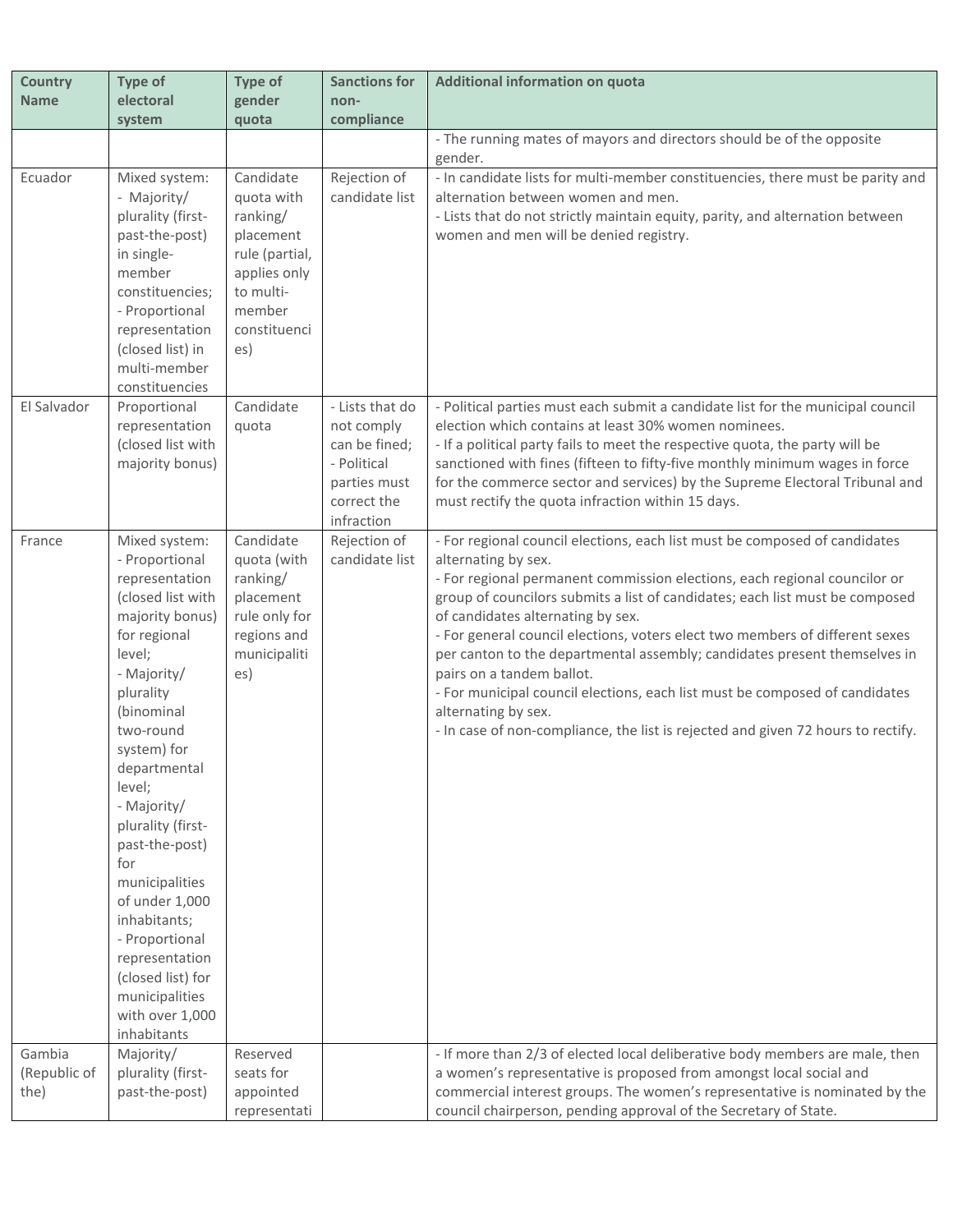| <b>Country</b> | Type of                        | <b>Type of</b> | <b>Sanctions for</b>           | <b>Additional information on quota</b>                                                                                                                              |
|----------------|--------------------------------|----------------|--------------------------------|---------------------------------------------------------------------------------------------------------------------------------------------------------------------|
| <b>Name</b>    | electoral                      | gender         | non-                           |                                                                                                                                                                     |
|                | system                         | quota          | compliance                     |                                                                                                                                                                     |
|                |                                | ves of         |                                |                                                                                                                                                                     |
|                |                                | special        |                                |                                                                                                                                                                     |
|                |                                | groups         |                                |                                                                                                                                                                     |
| Georgia        | Mixed system:                  | Candidate      | Rejection of                   | - Until 2028, one in every two candidates on the submitted list is of the                                                                                           |
|                | majority/                      | quota with     | candidate list                 | opposite sex.                                                                                                                                                       |
|                | plurality (single              | ranking/       |                                | - Until 2028, lists that do not respect gender balance will be given 3 days to                                                                                      |
|                | non-                           | placement      |                                | rectify, or else will be rejected.                                                                                                                                  |
|                | transferable                   | rule (partial, |                                | - Maintaining gender balance is related to additional funding provided by the                                                                                       |
|                | vote) and                      | applies only   |                                | Organic Law of Georgia on Citizens' Political Associations.                                                                                                         |
|                | proportional                   | to             |                                |                                                                                                                                                                     |
|                | representation                 | candidates     |                                |                                                                                                                                                                     |
|                | (closed list)                  | elected by     |                                |                                                                                                                                                                     |
|                |                                | proportiona    |                                |                                                                                                                                                                     |
|                |                                |                |                                |                                                                                                                                                                     |
|                |                                | representati   |                                |                                                                                                                                                                     |
|                |                                | on system)     |                                |                                                                                                                                                                     |
| Greece         | Proportional<br>representation | Candidate      | Rejection of<br>candidate list | - According to 2021 legislative changes, candidate lists must be composed of<br>at least 40% candidates of each gender.                                             |
|                | (open list with                | quota          |                                | - Lists that do not comply with the gender quota are inadmissible.                                                                                                  |
|                | majority bonus)                |                |                                |                                                                                                                                                                     |
| Guinea         | Proportional                   | Candidate      | No                             | - All assemblies of deliberative organs cannot be composed of more than two                                                                                         |
|                | representation                 | quota          |                                | thirds (2/3) of individuals of the same gender.                                                                                                                     |
|                | (closed list)                  |                |                                | - 5% of the state funding for political parties will be proportionally distributed                                                                                  |
|                |                                |                |                                | to parties that have elected women in the municipal deliberative bodies.                                                                                            |
| Haiti          | Majority/                      | Candidate      | No, but                        | - The list of candidates submitted to the Provisional Electoral Council by                                                                                          |
|                | plurality (party               | quota          | reduced                        | associations, for each elective office, must contain at least 30% women.                                                                                            |
|                | block vote)                    |                | registration                   | - For the municipal section assembly elections, if there are:                                                                                                       |
|                |                                |                | fee for                        | 5 total elected representatives, at least two have to be women;<br>$\bullet$                                                                                        |
|                |                                |                | parties with                   | 7 total elected representatives, at least three have to be women;<br>$\bullet$                                                                                      |
|                |                                |                | targeted                       | 9 total elected representatives, at least three have to be women.                                                                                                   |
|                |                                |                | proportion of                  | - For the municipal council, municipal assembly, and board of directors of the                                                                                      |
|                |                                |                | women                          | municipal section elections, each cartel had to present at least one woman                                                                                          |
|                |                                |                |                                | candidate to be elected.                                                                                                                                            |
|                |                                |                |                                | - The associations that register at least 30% of women benefit from a 40%                                                                                           |
|                |                                |                |                                | discount on registration fees.                                                                                                                                      |
| Honduras       | Proportional                   | Candidate      | - Rejection of                 | - For municipal corporation elections, alternation will be applicable to the                                                                                        |
|                | representation                 | quota with     | candidate                      | entire list of nominees, from the first to the last position, in such a way that if                                                                                 |
|                | (closed list)                  | ranking/       | list;                          | the list starts with the mayor that is a woman, the vice-mayor will be a man                                                                                        |
|                |                                | placement      | - Fine:                        | and vice versa, and so on until the list is completed. If the list is composed of                                                                                   |
|                |                                | rule           | violation by                   | an odd number of candidates, the last position is at the discretion of the                                                                                          |
|                |                                |                | Political                      | internal movement/political party.                                                                                                                                  |
|                |                                |                | Parties to<br>comply with      | - Failure to apply the principle of parity and the alternation mechanism in the<br>choice of authorities will result in the non-recognition of party authorities by |
|                |                                |                | the policy of                  | the Supreme Electoral Court.                                                                                                                                        |
|                |                                |                | gender                         | - Failure to comply with the Principle of Parity and the Alternation                                                                                                |
|                |                                |                | equality will                  | Mechanism in observance of these regulations, will generate as a sanction by                                                                                        |
|                |                                |                | be                             | the Supreme Electoral Tribunal, the non-registration of:                                                                                                            |
|                |                                |                | sanctioned                     | a) One or more of the lists of candidates of the internal movements of the                                                                                          |
|                |                                |                | with a fine                    | political parties or the movement as such, to participate in primary elections;                                                                                     |
|                |                                |                | equivalent to                  | b) The political party that does not hold primary elections, or of one or more                                                                                      |
|                |                                |                | 5% of                          | of its lists of candidates;                                                                                                                                         |
|                |                                |                | political debt.                | c) The Independent Candidacy;                                                                                                                                       |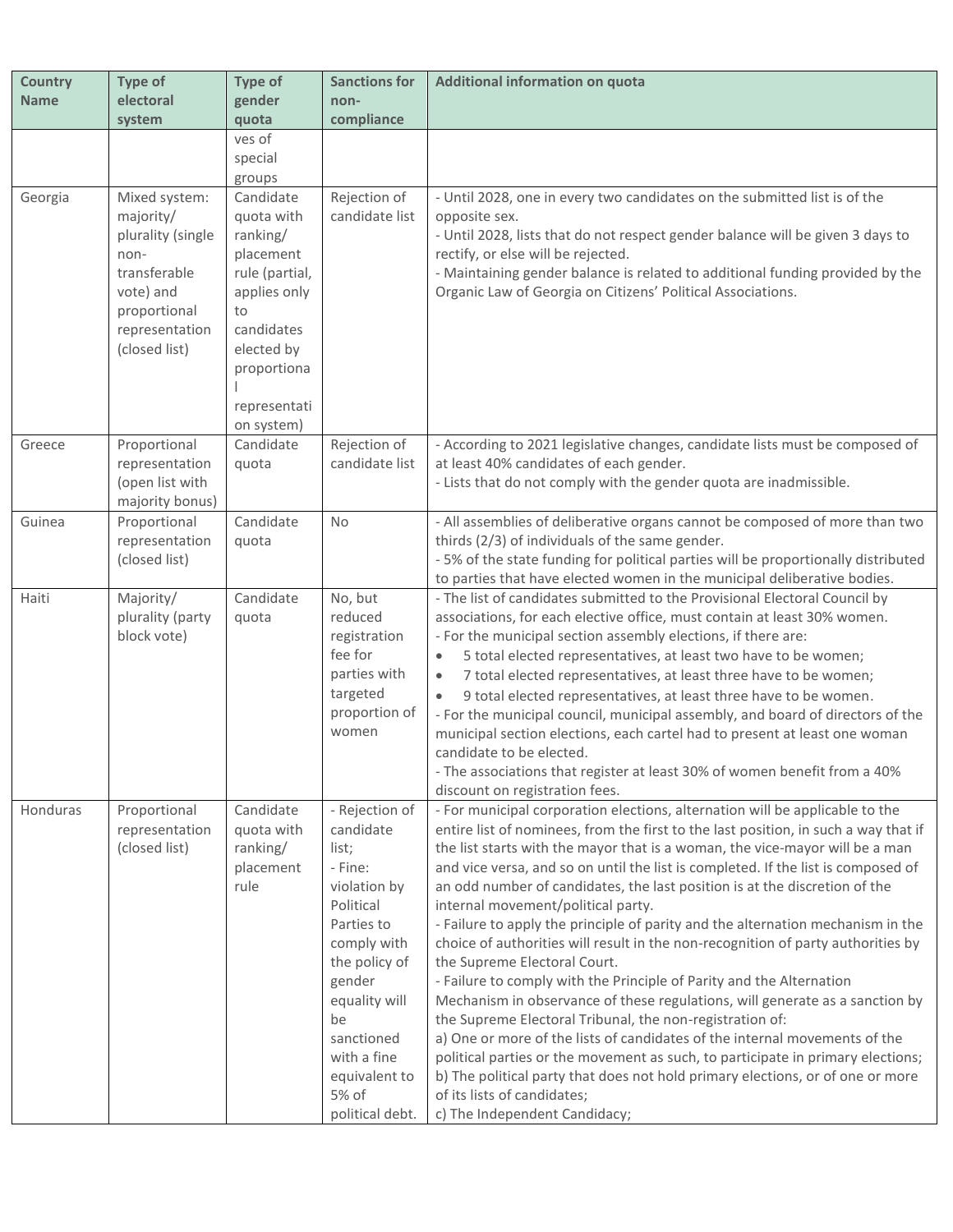| <b>Country</b> | Type of                      | <b>Type of</b>           | <b>Sanctions for</b> | Additional information on quota                                                                                                                          |
|----------------|------------------------------|--------------------------|----------------------|----------------------------------------------------------------------------------------------------------------------------------------------------------|
| <b>Name</b>    | electoral                    | gender                   | non-                 |                                                                                                                                                          |
|                | system                       | quota                    | compliance           |                                                                                                                                                          |
|                |                              |                          |                      | d) The Alliance, or one or more of its lists of candidates.                                                                                              |
| India          | Majority/                    | Reserved                 |                      | - At least 1/3 of the total council seats (including the number of seats                                                                                 |
|                | plurality (first-            | seats                    |                      | reserved for women belonging to the castes and tribes) must be reserved for                                                                              |
|                | past-the-post)               |                          |                      | women; seats may be allotted by rotation to different council constituencies.                                                                            |
|                |                              |                          |                      | - At least 1/3 of the seats reserved for members of scheduled castes and                                                                                 |
|                |                              |                          |                      | tribes must be reserved for women.                                                                                                                       |
|                |                              |                          |                      | - At least 1/3 of the total number of chairperson's office members amongst                                                                               |
|                |                              |                          |                      | local councils must be reserved for women; seats may be allotted by rotation.                                                                            |
| Indonesia      | Mixed system:                | Candidate                | Rejection of         | - For local deliberative bodies in the provinces, regencies, and cities, each                                                                            |
|                | - Proportional               | quota with               | candidate list       | party list consists of at least 30% women nominees.                                                                                                      |
|                | representation               | ranking/                 |                      | - One out of every three nominees on the list is a woman.                                                                                                |
|                | (open list) for              | placement                |                      | - The respective election commission will verify each list for the fulfillment of                                                                        |
|                | provincial,                  | rule (partial,           |                      | this quota, otherwise, a list may be returned and/or rejected.                                                                                           |
|                | regency and                  | applies only             |                      |                                                                                                                                                          |
|                | city level;                  | to                       |                      |                                                                                                                                                          |
|                | - Majority/<br>plurality for | candidates<br>elected by |                      |                                                                                                                                                          |
|                | village level                |                          |                      |                                                                                                                                                          |
|                |                              | proportiona              |                      |                                                                                                                                                          |
|                |                              | representati             |                      |                                                                                                                                                          |
|                |                              | on)                      |                      |                                                                                                                                                          |
| Iraq           | Proportional                 | Candidate                | No                   | - In governorate and district council elections, the seats are distributed                                                                               |
|                | representation               | quota with               |                      | among the candidates of the list according to the number of votes they                                                                                   |
|                | (open list)                  | corrective               |                      | obtained.                                                                                                                                                |
|                |                              | measures to              |                      | - However, irrespective of the number of votes obtained, after three                                                                                     |
|                |                              | ensure                   |                      | candidates elected being men, the fourth seat will go to a woman even if it                                                                              |
|                |                              | targeted                 |                      | should go to a man. Overall, women's representation should reach 25%.                                                                                    |
|                |                              | women's                  |                      |                                                                                                                                                          |
|                |                              | representati             |                      |                                                                                                                                                          |
|                |                              | on                       |                      |                                                                                                                                                          |
| Italy          | Proportional                 | Candidate                | Rejection of         | - Municipalities with a population of over 5,000 inhabitants: the                                                                                        |
|                | representation               | quota                    | candidate list       | representation of both sexes is ensured in the lists of candidates; neither sex                                                                          |
|                | (open list with              |                          |                      | can be represented by more than two thirds of the candidates. Each elector                                                                               |
|                | majority bonus)              |                          |                      | can express one or two preference votes. If the voter expresses two                                                                                      |
|                |                              |                          |                      | preferences, they must concern candidates of different sexes from the same                                                                               |
|                |                              |                          |                      | list. In case of non-compliance, the second preference will not be taken into                                                                            |
|                |                              |                          |                      | account.                                                                                                                                                 |
|                |                              |                          |                      | - In the municipal committees of municipalities with a population of over<br>3,000 inhabitants, each sex must be represented by at least 40% of members. |
|                |                              |                          |                      | - Provinces and the metropolitan cities: neither of the sexes can represent                                                                              |
|                |                              |                          |                      | more than 60% of the candidates on a given coalition list. In case of non-                                                                               |
|                |                              |                          |                      | compliance, the electoral office deletes the names of candidates belonging to                                                                            |
|                |                              |                          |                      | the most represented sex, proceeding from the last on the list, in order to                                                                              |
|                |                              |                          |                      | ensure compliance with the provision referred to in the first sentence. The                                                                              |
|                |                              |                          |                      | list which, following the cancellation of the excess candidates, contains a                                                                              |
|                |                              |                          |                      | number of candidates lower than the minimum required is inadmissible.                                                                                    |
| Jordan         | Majority/                    | Reserved                 |                      | - In the governorate council, at least 10% of the elected members and at least                                                                           |
|                | plurality (block             | seats                    |                      | 1/3 of the appointed members must be women.                                                                                                              |
|                | vote)                        |                          |                      | - An additional 10% of the number of seats allocated for the Governorate                                                                                 |
|                |                              |                          |                      | Council's elected members shall be reserved for women, to be filled by the                                                                               |
|                |                              |                          |                      | candidates with the highest number of votes who did not win a seat in the                                                                                |
|                |                              |                          |                      | governorate.                                                                                                                                             |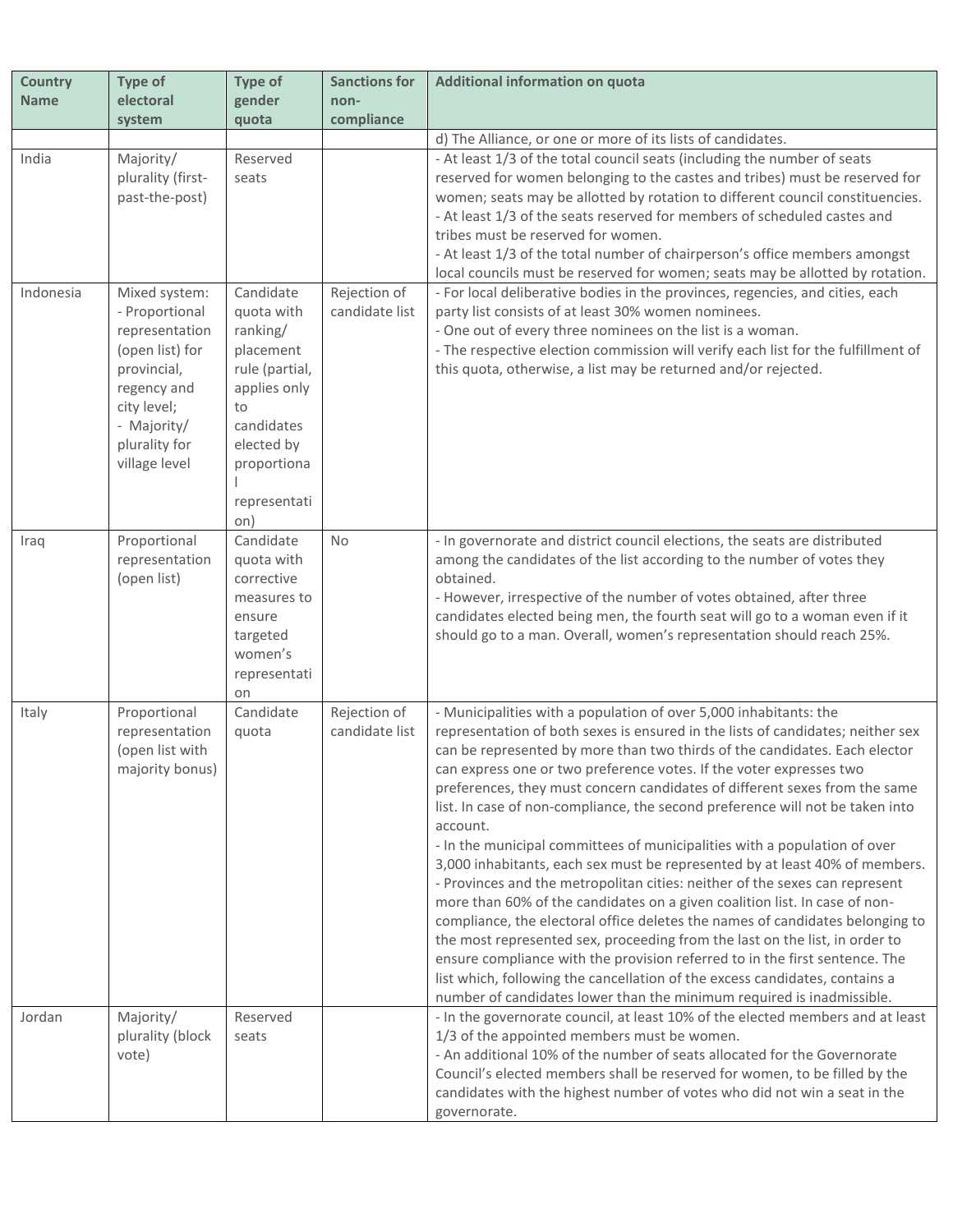| <b>Country</b> | Type of           | <b>Type of</b>       | <b>Sanctions for</b> | Additional information on quota                                                                                                                           |
|----------------|-------------------|----------------------|----------------------|-----------------------------------------------------------------------------------------------------------------------------------------------------------|
| <b>Name</b>    | electoral         | gender               | non-                 |                                                                                                                                                           |
|                | system            | quota                | compliance           |                                                                                                                                                           |
|                |                   |                      |                      | - In the Greater Amman Municipal Council, at least 25% of the members from                                                                                |
|                |                   |                      |                      | the local councils must be women.                                                                                                                         |
|                |                   |                      |                      | - In the municipal council, at least 25% of council seats are allocated to                                                                                |
|                |                   |                      |                      | women. If the municipal area is not divided into localities, at least 25% of                                                                              |
|                |                   |                      |                      | municipal council seats are allocated to women elected within the general                                                                                 |
|                |                   |                      |                      | municipal elections. If there are not enough women candidates, then women                                                                                 |
|                |                   |                      |                      | are appointed by the central government from amongst the municipal<br>electorate.                                                                         |
|                |                   |                      |                      | - In the local council, women are allocated one reserved seat. If there are no                                                                            |
|                |                   |                      |                      | women amongst the candidates, then women are appointed by the central                                                                                     |
|                |                   |                      |                      | government from amongst the local electorate.                                                                                                             |
| Kazakhstan     | Proportional      | Candidate            | Rejection of         | - In each constituency-based list, the number of women and persons under                                                                                  |
|                | representation    | quota                | candidate list       | the age of twenty-nine must be at least 30% of the total number of                                                                                        |
|                | (closed list)     |                      |                      | candidates.                                                                                                                                               |
|                |                   |                      |                      | - Lists that violate the rules of submission will not be registered. They have                                                                            |
|                |                   |                      |                      | seven days to appeal to a higher election commission.                                                                                                     |
| Kenya          | Majority/         | Reserved             | No                   | - Not more than 2/3 of the members of any county assembly or county                                                                                       |
|                | plurality (first- | seats                |                      | executive committee can be of the same gender.                                                                                                            |
|                | past-the-post)    | through              |                      | - The party lists for reserved seats for the underrepresented gender and for                                                                              |
|                |                   | special lists        |                      | marginalized groups shall contain alternates between men and women                                                                                        |
|                |                   | for women            |                      | candidates in the priority in which they are listed.                                                                                                      |
|                |                   | and                  |                      | - For the purpose of designating representatives of the underrepresented                                                                                  |
|                |                   | marginalize          |                      | gender, the Commission shall draw from the list such a number of special                                                                                  |
|                |                   | d groups             |                      | seat members in the order given by the party, necessary to ensure that no                                                                                 |
|                |                   | (that<br>alternate   |                      | more than two-thirds of the membership of the assembly is of the same<br>gender.                                                                          |
|                |                   | between              |                      |                                                                                                                                                           |
|                |                   | women and            |                      | - For the purpose of designating representatives of marginalized groups, the<br>Commission shall draw four special seat members in the order given by the |
|                |                   | men)                 |                      | party.                                                                                                                                                    |
|                |                   |                      |                      | - Reserved seat members are nominated by political parties in proportion to                                                                               |
|                |                   |                      |                      | the number of seats received in the local deliberative body election by each                                                                              |
|                |                   |                      |                      | political party. The number of reserved seats is determined after the                                                                                     |
|                |                   |                      |                      | declaration of elected members from each ward.                                                                                                            |
|                |                   |                      |                      | - The allocation of seats by the Commission shall be proportional to the                                                                                  |
|                |                   |                      |                      | number of seats won by the party in the traditional ward-based election.                                                                                  |
| Kyrgyzstan     | Mixed system:     | - Candidate          | <b>No</b>            | - When forming lists of candidates for the city council, Council of Osh, and                                                                              |
|                | - Proportional    | quota with           |                      | Council of Bishkek elections, political parties cannot have more than 70% of                                                                              |
|                | representation    | ranking/             |                      | candidates of the same gender.                                                                                                                            |
|                | (closed list) for | placement            |                      | - The difference in priority of women and men within candidate lists should                                                                               |
|                | city councils,    | rule for city        |                      | not exceed two positions.                                                                                                                                 |
|                | the council of    | councils,            |                      | - For carrying out elections of deputies of ayylny keneshes not less than 30%                                                                             |
|                | Osh, and the      | council of           |                      | of mandates of deputies of the ayylny kenesh for women on each ayylny                                                                                     |
|                | council of        | Osh and              |                      | kenesh are reserved.                                                                                                                                      |
|                | Bishkek;          | Council of           |                      |                                                                                                                                                           |
|                | - Majority/       | Bishkek;             |                      |                                                                                                                                                           |
|                | plurality (block  | - Reserved           |                      |                                                                                                                                                           |
|                | vote) for village | seats for            |                      |                                                                                                                                                           |
|                | councils          | village              |                      |                                                                                                                                                           |
| Lesotho        | Majority/         | councils<br>Reserved |                      | - In the municipal, urban, and community councils, 1/3 of the total seats are                                                                             |
|                | plurality (first- | seats                |                      | reserved for women. 1/3 of the total electoral divisions within each council                                                                              |
|                | past-the-post)    |                      |                      |                                                                                                                                                           |
|                |                   |                      |                      |                                                                                                                                                           |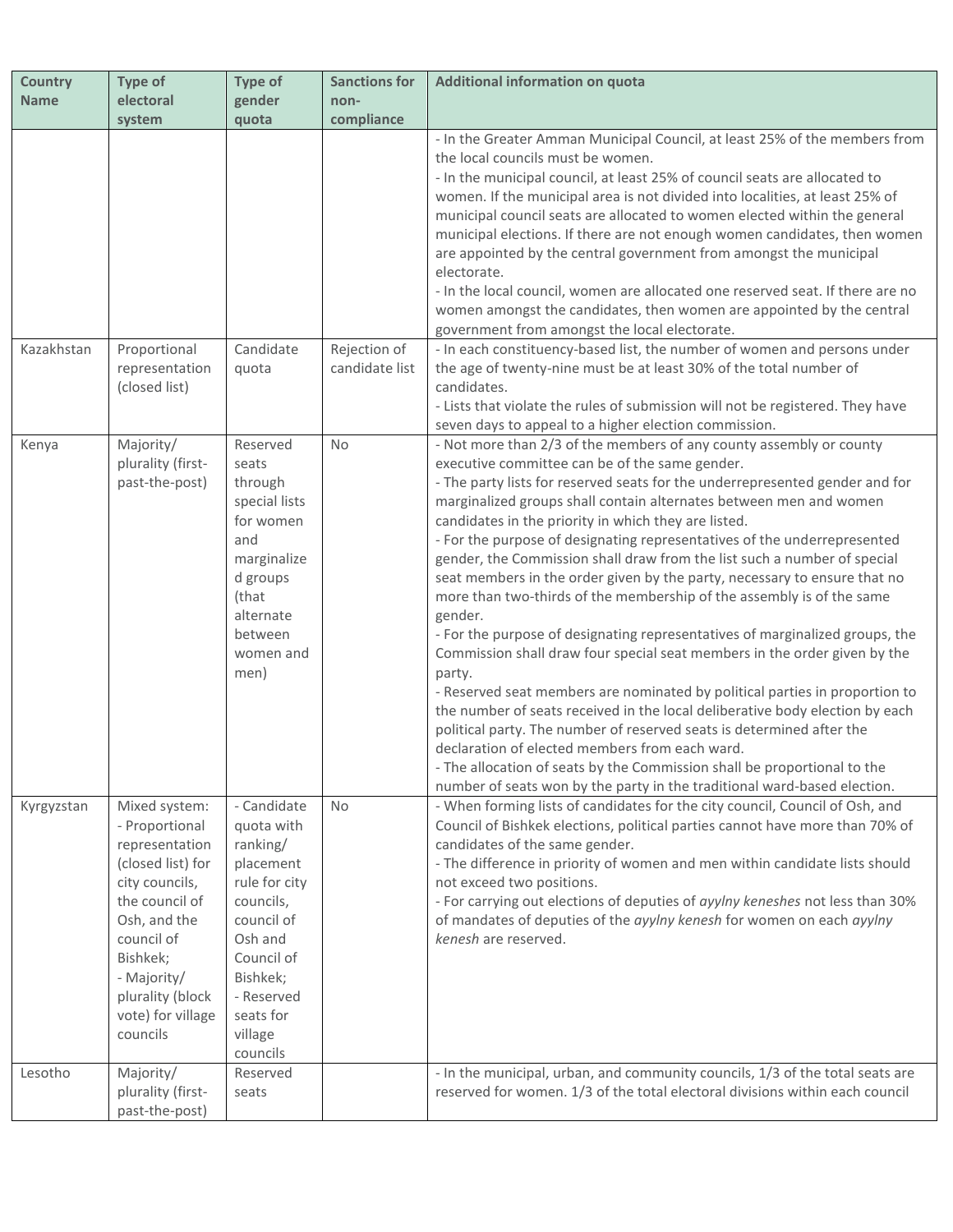| <b>Country</b> | <b>Type of</b>                | <b>Type of</b>        | <b>Sanctions for</b> | Additional information on quota                                                                                                                           |
|----------------|-------------------------------|-----------------------|----------------------|-----------------------------------------------------------------------------------------------------------------------------------------------------------|
| <b>Name</b>    | electoral                     | gender                | non-                 |                                                                                                                                                           |
|                | system                        | quota                 | compliance           |                                                                                                                                                           |
|                |                               |                       |                      | area are reserved for women by rotation, but such rotation should not<br>exceed two terms of office.                                                      |
| Liberia        | Majority/                     | Reserved              |                      | - In the county council, there is one reserved seat for a representative to be                                                                            |
|                | plurality (first-             | seats for             |                      | appointed from the county women's organization.                                                                                                           |
|                | past-the-post)                | appointed             |                      | - Additionally, one of the two appointed youth representatives and one of the                                                                             |
|                |                               | representati          |                      | two appointed civil society association representatives must be women.                                                                                    |
|                |                               | ves of                |                      |                                                                                                                                                           |
|                |                               | special               |                      |                                                                                                                                                           |
|                |                               | groups                |                      |                                                                                                                                                           |
| Libya          | Majority/                     | Reserved              |                      | - Each municipal council should include at least one woman member. Seats                                                                                  |
|                | plurality (block              | seats                 |                      | designated for women are filled by the candidates for this category who win                                                                               |
|                | vote)                         |                       |                      | the highest number of votes, in addition to the seats that they may obtain                                                                                |
|                |                               |                       |                      | from obtaining the highest number of votes in the general seat contest.                                                                                   |
| Mali           | Proportional                  | Candidate             | Rejection of         | - Candidate lists with more than three nominees will be rejected if the list is                                                                           |
|                | representation                | quota with            | candidate list       | composed of more than 70% of either sex.                                                                                                                  |
|                | (closed list)                 | ranking/<br>placement |                      | - Candidate lists must respect the alternation of the sexes in the following<br>way: if two candidacies of the same sex are registered consecutively, the |
|                |                               | rule                  |                      | third candidate must be of the other sex.                                                                                                                 |
| Mauritania     | Proportional                  | Candidate             | - Rejection of       | - For regional council elections, there must be at least two women candidates                                                                             |
|                | representation                | quota                 | candidate            | for regional councils with 11 members, three women candidates for regional                                                                                |
|                | (closed list)                 |                       | list;                | councils with 15 members, four women candidates for regional councils with                                                                                |
|                |                               |                       | - Financial          | 21 members, and five women candidates for regional councils with more                                                                                     |
|                |                               |                       | incentives for       | than 21 members.                                                                                                                                          |
|                |                               |                       | political            | - For municipal council elections, women are entitled to at least 20% of the                                                                              |
|                |                               |                       | parties              | municipal council seats. Therefore, under the penalty of inadmissibility,                                                                                 |
|                |                               |                       | achieving            | candidate lists for municipal elections must include at least two women                                                                                   |
|                |                               |                       | quota                | candidates for municipal councils with 9-11 members, three women                                                                                          |
|                |                               |                       |                      | candidates for municipal councils with 15-17 members, and four women                                                                                      |
|                |                               |                       |                      | candidates for municipal councils with 19 or more members.                                                                                                |
|                |                               |                       |                      | - Political parties which elect women in accordance with these quotas can                                                                                 |
|                |                               |                       |                      | obtain a financial incentive under the conditions defined by a joint order of                                                                             |
|                |                               |                       |                      | the Ministers of the Interior and Finance.                                                                                                                |
| Mauritius      | Majority/<br>plurality (block | Candidate             | No                   | - For city, town, and village council elections, each group presenting more<br>than two candidates for election must ensure that not more than two-thirds |
|                | vote)                         | quota                 |                      | of the group's candidates are of the same sex.                                                                                                            |
| Mexico         | Mixed system:                 | Candidate             | Rejection of         | - Candidate lists must respect gender parity and be composed of candidates                                                                                |
|                | proportional                  | quota with            | candidate list       | listed alternating by sex.                                                                                                                                |
|                | representation                | ranking/              |                      | - If the lists do not comply with parity, the Local Public Bodies will have the                                                                           |
|                | (closed list) and             | placement             |                      | power to reject the registration of candidates that do not respect the                                                                                    |
|                | majority/                     | rule                  |                      | principle. Lists are given a non-extendable period of time to replace these                                                                               |
|                | plurality (single             |                       |                      | candidates or the list is rejected.                                                                                                                       |
|                | non-                          |                       |                      |                                                                                                                                                           |
|                | transferable                  |                       |                      |                                                                                                                                                           |
|                | vote)                         |                       |                      |                                                                                                                                                           |
| Mongolia       | Majority/                     | Candidate             | Rejection of         | - At least 20% of the candidates nominated by a party or coalition shall be                                                                               |
|                | plurality (first-             | quota                 | candidate list       | candidates of one sex.                                                                                                                                    |
|                | past-the-post                 |                       |                      | - Registration of a candidate shall be refused If the requirements for                                                                                    |
|                | or block vote)                |                       |                      | candidates specified in this law have not been met. In case of refusal to<br>register a candidate, he/she may submit his/her request for re-registration  |
|                |                               |                       |                      | together with the required documents to the respective level election                                                                                     |
|                |                               |                       |                      | committee at least 25 days prior to the polling day.                                                                                                      |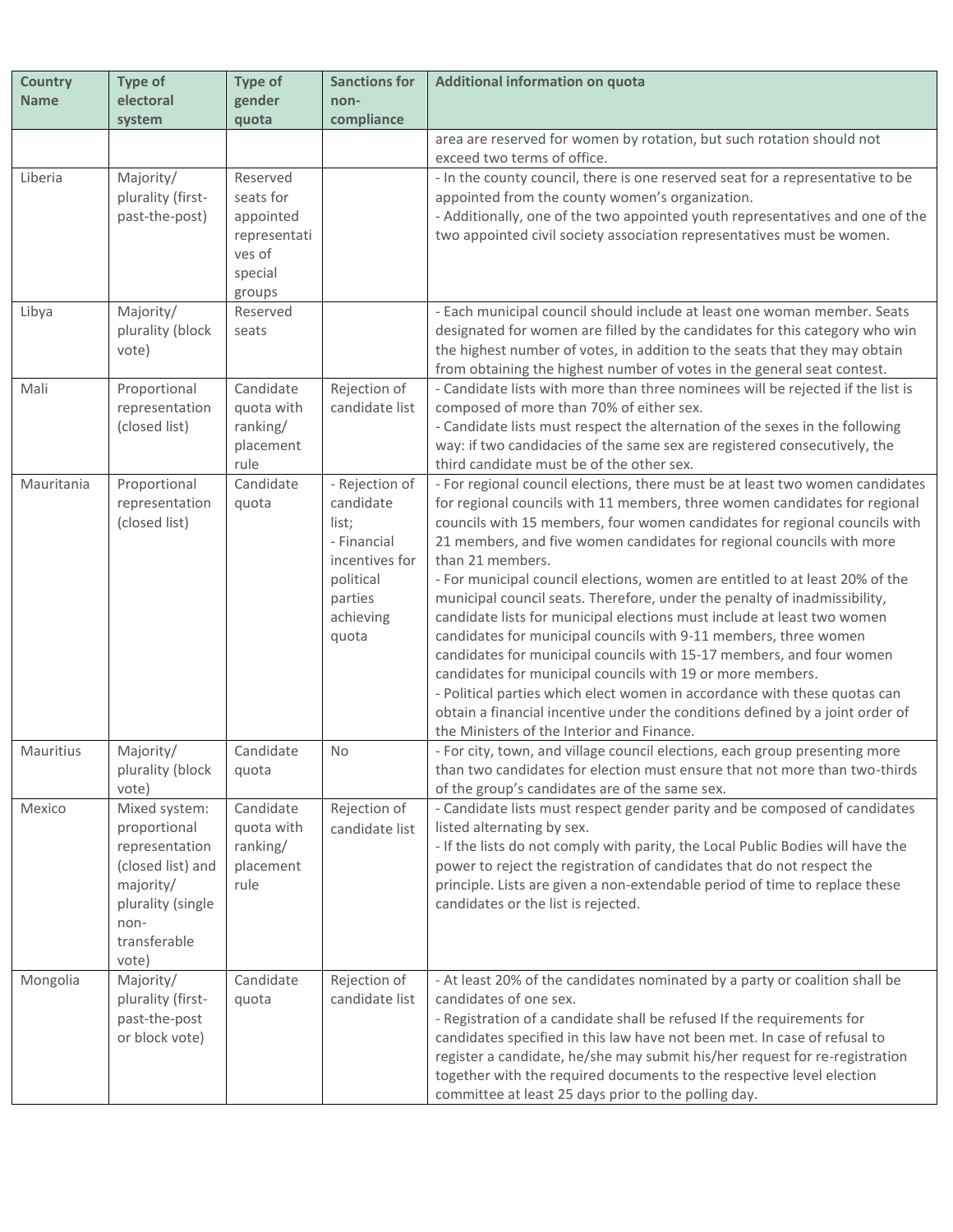| <b>Country</b>        | Type of                                                                                                                                                                                                                                                                                                                                                                                                                                                            | Type of                                                                       | <b>Sanctions for</b>           | Additional information on quota                                                                                                                                                                                                                                                                                                                                                                                                                                                                                                                                                                                     |
|-----------------------|--------------------------------------------------------------------------------------------------------------------------------------------------------------------------------------------------------------------------------------------------------------------------------------------------------------------------------------------------------------------------------------------------------------------------------------------------------------------|-------------------------------------------------------------------------------|--------------------------------|---------------------------------------------------------------------------------------------------------------------------------------------------------------------------------------------------------------------------------------------------------------------------------------------------------------------------------------------------------------------------------------------------------------------------------------------------------------------------------------------------------------------------------------------------------------------------------------------------------------------|
| <b>Name</b>           | electoral                                                                                                                                                                                                                                                                                                                                                                                                                                                          | gender                                                                        | non-                           |                                                                                                                                                                                                                                                                                                                                                                                                                                                                                                                                                                                                                     |
|                       | system                                                                                                                                                                                                                                                                                                                                                                                                                                                             | quota                                                                         | compliance                     |                                                                                                                                                                                                                                                                                                                                                                                                                                                                                                                                                                                                                     |
| Montenegro<br>Morocco | Proportional<br>representation<br>(closed list)<br>Mixed systems:<br>- Proportional                                                                                                                                                                                                                                                                                                                                                                                | Candidate<br>quota with<br>ranking/<br>placement<br>rule<br>Reserved<br>seats | Rejection of<br>candidate list | - There shall be at least 30% of candidates on the candidate list from the<br>underrepresented sex.<br>- Among every four candidates in the candidate list order (the first four<br>places, the second four places and so on until the end of the list) there shall<br>be at least one candidate who is a member of the underrepresented sex.<br>- The list will be rejected by the election commission if it does not meet the<br>above quota.<br>- For regional council elections, at least 1/3 of seats in each electoral division<br>are reserved for women; women can also contest for the other 2/3 of seats. |
|                       | representation<br>(closed list) for<br>regional<br>councils and<br>municipal<br>councils of over<br>35,000<br>inhabitants;)<br>-Majority/<br>plurality (first-<br>past-the-post)<br>for municipal<br>councils of<br>under 35,000<br>inhabitants;<br>- Mixed system:<br>indirect<br>elections<br>through<br>proportional<br>representation<br>(closed list) or<br>majority/<br>plurality (first-<br>past-the-post)<br>for provincial<br>and prefectural<br>councils | (partial,<br>apply only<br>to regions<br>and<br>municipaliti<br>es)           |                                | - For municipal council elections using the proportional electoral system, six<br>seats are reserved for women in municipalities with 200,000 or less which are<br>not divided into boroughs. For municipalities not divided into boroughs, with<br>a population of 200,000 or more, eight seats are reserved for women. For<br>municipalities divided into boroughs, three seats per borough are reserved<br>for women.<br>- For municipal elections using the majority electoral system, four seats are<br>reserved for women.                                                                                    |
| Namibia               | Proportional<br>representation<br>(closed list)                                                                                                                                                                                                                                                                                                                                                                                                                    | Candidate<br>quota                                                            | <b>No</b>                      | - Each candidate list must contain at least three women in village councils or<br>in a municipal/town council with ten or less members; and at least five<br>women in a municipal/town council with 11 or more members.                                                                                                                                                                                                                                                                                                                                                                                             |
| Nepal                 | Majority/<br>plurality (first-<br>past-the-post)                                                                                                                                                                                                                                                                                                                                                                                                                   | Reserved<br>seats                                                             |                                | - In the local deliberative body, two of the four members elected from each<br>ward must be women, one of which must be a Dalit woman.<br>- In the local executive body, five seats (in an urban municipal executive<br>body) or four seats (in a rural municipal executive body) are reserved for<br>women members elected by and from the deliberative body.<br>- Parties that submit candidates for both mayor and deputy mayor (or rural<br>municipal executive head and deputy head) must ensure that one of the two<br>candidates is a woman.                                                                 |
| Nicaragua             | Proportional<br>representation<br>(closed list)                                                                                                                                                                                                                                                                                                                                                                                                                    | Candidate<br>quota with<br>ranking/                                           | No                             | - The political parties or alliances of parties that participate in the Municipal<br>Elections must present in their lists of candidates 50% of men and 50% of<br>women ordered equally and presented alternately.                                                                                                                                                                                                                                                                                                                                                                                                  |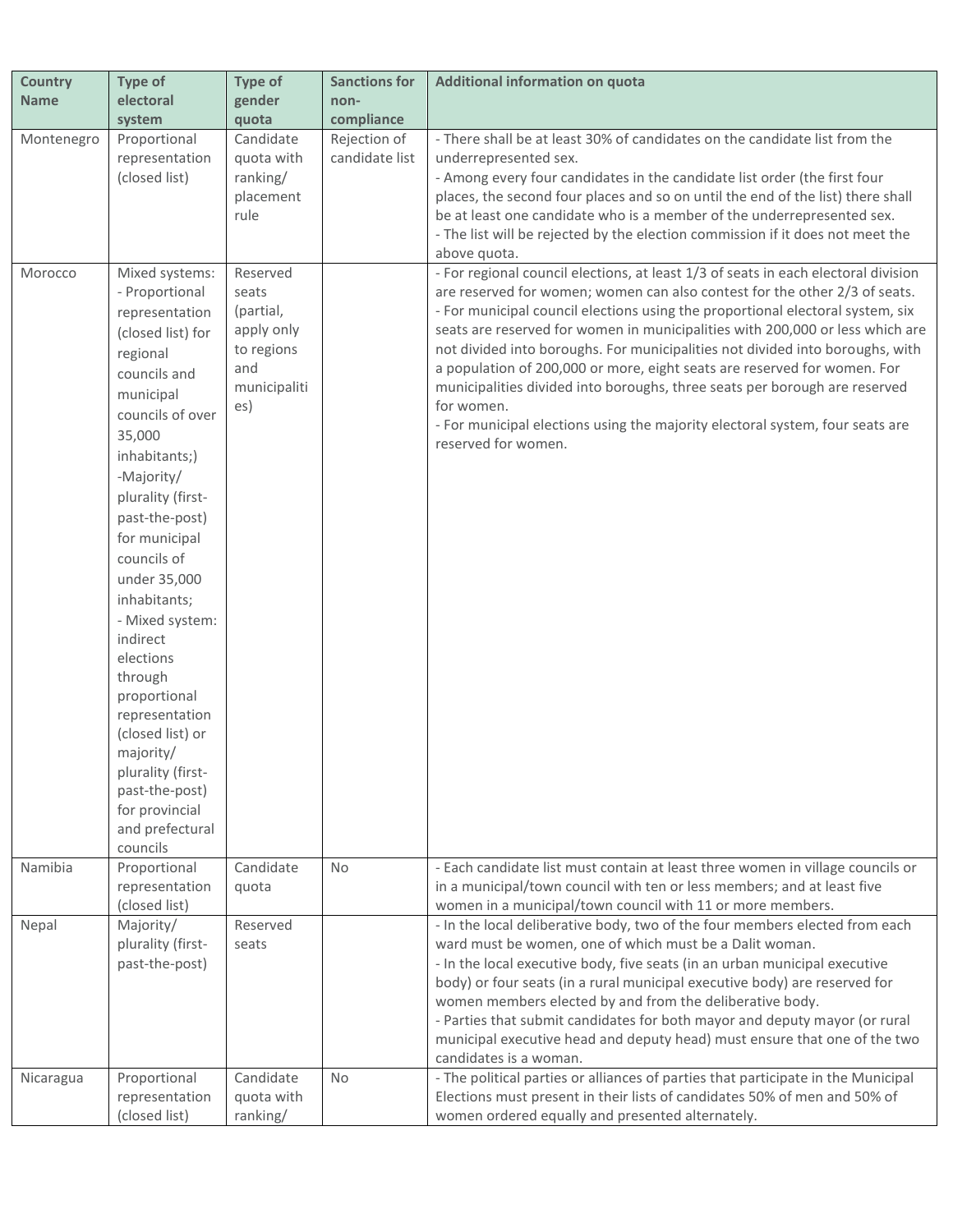| <b>Country</b> | Type of                                                                                                                                                                                | Type of                                                                | <b>Sanctions for</b> | Additional information on quota                                                                                                                                                                                                                                                                                                                                                                                                                                                                                                                                                                                                                                                                                                                                                                                                                                                                                                                                                                                                                                                                                                                                                                                                                                                                                                                                                                                                                                                                                                                                                                                                                                                                                                                             |
|----------------|----------------------------------------------------------------------------------------------------------------------------------------------------------------------------------------|------------------------------------------------------------------------|----------------------|-------------------------------------------------------------------------------------------------------------------------------------------------------------------------------------------------------------------------------------------------------------------------------------------------------------------------------------------------------------------------------------------------------------------------------------------------------------------------------------------------------------------------------------------------------------------------------------------------------------------------------------------------------------------------------------------------------------------------------------------------------------------------------------------------------------------------------------------------------------------------------------------------------------------------------------------------------------------------------------------------------------------------------------------------------------------------------------------------------------------------------------------------------------------------------------------------------------------------------------------------------------------------------------------------------------------------------------------------------------------------------------------------------------------------------------------------------------------------------------------------------------------------------------------------------------------------------------------------------------------------------------------------------------------------------------------------------------------------------------------------------------|
| <b>Name</b>    | electoral                                                                                                                                                                              | gender                                                                 | non-                 |                                                                                                                                                                                                                                                                                                                                                                                                                                                                                                                                                                                                                                                                                                                                                                                                                                                                                                                                                                                                                                                                                                                                                                                                                                                                                                                                                                                                                                                                                                                                                                                                                                                                                                                                                             |
|                | system                                                                                                                                                                                 | quota                                                                  | compliance           |                                                                                                                                                                                                                                                                                                                                                                                                                                                                                                                                                                                                                                                                                                                                                                                                                                                                                                                                                                                                                                                                                                                                                                                                                                                                                                                                                                                                                                                                                                                                                                                                                                                                                                                                                             |
|                |                                                                                                                                                                                        | placement<br>rule                                                      |                      | - If that is not the case, the Supreme Electoral Council will require each of the<br>political parties or alliance of political parties, to invert the man-woman,<br>woman-man order in the necessary elected formulas to ensure the<br>relationship of gender equality mandated by law.<br>- If any political party or alliance of political parties does not make or refuses<br>to make the indicated adjustments to ensure the woman-man relationship<br>required by law in the final lists of the declaration of elected candidates, then<br>it will be the obligation of the Supreme Council Electoral proceed ex officio.<br>- The political parties and electoral alliances must present in their list of<br>candidates for mayor, vice mayor and councilors 50% of men and 50% of<br>women, presented alternately.<br>- The nomination for the posts of mayor and vice mayor must be based on<br>the principle of the equal and fair treatment of the sexes in the exercise of<br>local power, as one of them must be a woman and the other a man,<br>respecting the proportionality between the two sexes.<br>- The Supreme Electoral Council shall ensure that the total list of women and<br>men elected at the national level as Mayors, Deputy Mayors and Deputy<br>Mayors is made up of 50% of women and 50% of men.<br>- If it is not achieved as a direct result of the election, the Supreme Electoral<br>Council will ask the political parties or alliance of political parties that have<br>obtained the election of more than one formula at the national level, to make<br>the necessary adjustments in the list of their elected candidates and elected<br>by inverting the woman-man composition of the formulas that are necessary |
| Niger          | Proportional<br>representation<br>(open list)                                                                                                                                          | Candidate<br>quota (on<br>elected<br>seats<br>obtained by<br>parties)  | Rejection of<br>list | until achieving a balance of 50% of women and 50% of men among the<br>elected.<br>- Submitted party lists must include candidates of both sexes.<br>- The total elected members returned by each party list should not be less<br>than 25% of each sex.<br>- Any political party that obtains at least three seats must ensure the<br>implementation of the 25% quota requirement.<br>- If a list fails to meet this quota, the case can be brought before the<br>Constitutional Court.                                                                                                                                                                                                                                                                                                                                                                                                                                                                                                                                                                                                                                                                                                                                                                                                                                                                                                                                                                                                                                                                                                                                                                                                                                                                     |
| Norway         | Proportional                                                                                                                                                                           | Candidate                                                              | No.                  | - If four or more members are to be elected, each gender must be                                                                                                                                                                                                                                                                                                                                                                                                                                                                                                                                                                                                                                                                                                                                                                                                                                                                                                                                                                                                                                                                                                                                                                                                                                                                                                                                                                                                                                                                                                                                                                                                                                                                                            |
|                | representation<br>(open list)                                                                                                                                                          | quota (with<br>corrective<br>measures to<br>meet<br>targeted<br>quota) |                      | represented by at least 40% among the proposed candidates on the<br>individual list. If two or three members are to be elected, both sexes must be<br>represented.<br>- Candidates from the under-represented sex shall move up the list order<br>until the quota requirement is met.                                                                                                                                                                                                                                                                                                                                                                                                                                                                                                                                                                                                                                                                                                                                                                                                                                                                                                                                                                                                                                                                                                                                                                                                                                                                                                                                                                                                                                                                       |
| Pakistan       | Mixed system:<br>- Proportional<br>representation<br>(closed list) in<br>Punjab;<br>- Majority/<br>plurality (first-<br>past-the-post,<br>block vote or<br>single non-<br>transferable | Reserved<br>seats                                                      |                      | - Number and proportion of reserved seats vary. For some local deliberative<br>bodies, there are no reserved seats.                                                                                                                                                                                                                                                                                                                                                                                                                                                                                                                                                                                                                                                                                                                                                                                                                                                                                                                                                                                                                                                                                                                                                                                                                                                                                                                                                                                                                                                                                                                                                                                                                                         |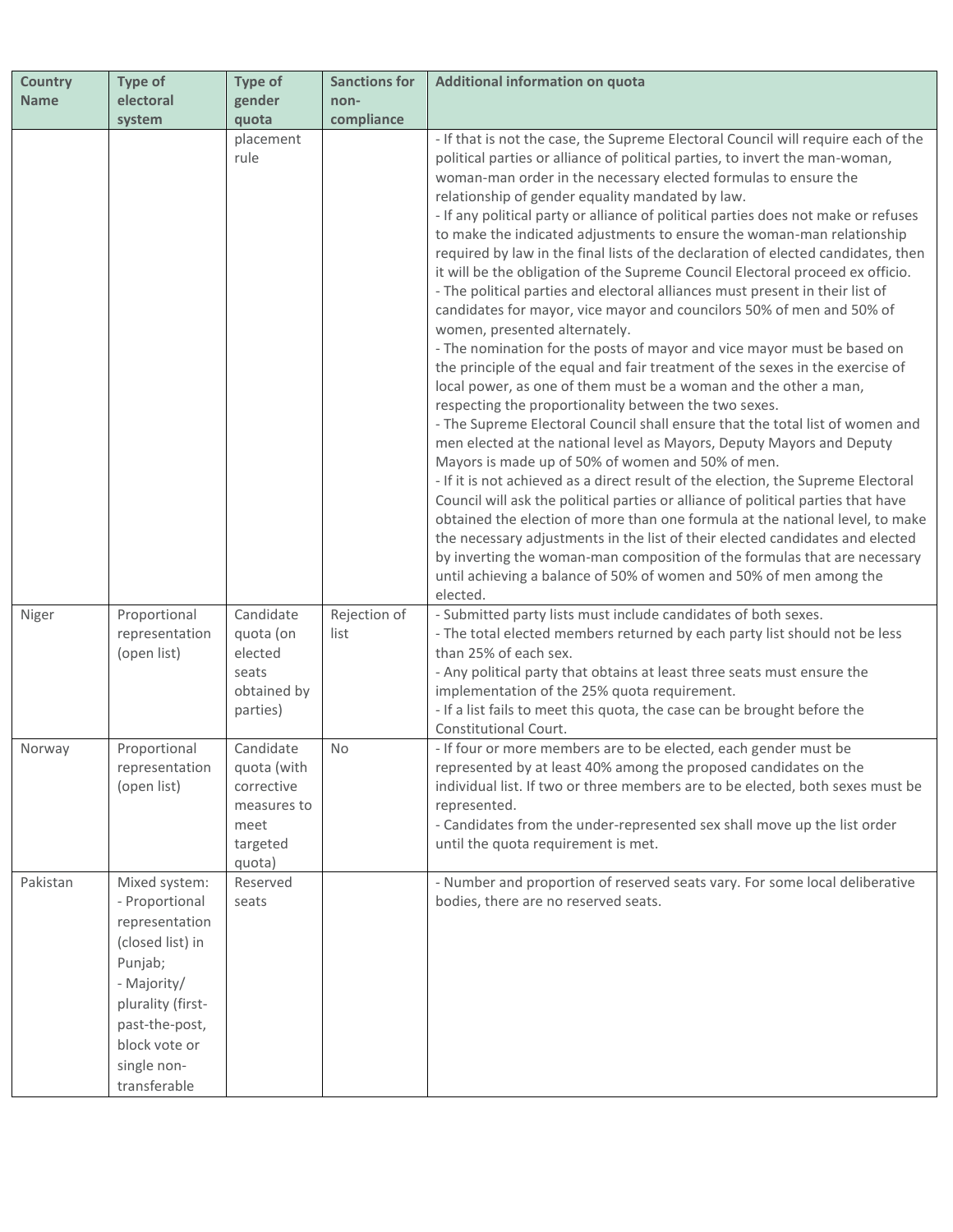| <b>Country</b><br><b>Name</b> | Type of<br>electoral                                                                                                                                                                                                                                                                                                                        | <b>Type of</b><br>gender                                                                                                                                                              | <b>Sanctions for</b><br>non-   | Additional information on quota                                                                                                                                                                                                                                                                                                                                                                                                                                                                                                                                                                                                                                                                                                                                            |
|-------------------------------|---------------------------------------------------------------------------------------------------------------------------------------------------------------------------------------------------------------------------------------------------------------------------------------------------------------------------------------------|---------------------------------------------------------------------------------------------------------------------------------------------------------------------------------------|--------------------------------|----------------------------------------------------------------------------------------------------------------------------------------------------------------------------------------------------------------------------------------------------------------------------------------------------------------------------------------------------------------------------------------------------------------------------------------------------------------------------------------------------------------------------------------------------------------------------------------------------------------------------------------------------------------------------------------------------------------------------------------------------------------------------|
|                               | system                                                                                                                                                                                                                                                                                                                                      | quota                                                                                                                                                                                 | compliance                     |                                                                                                                                                                                                                                                                                                                                                                                                                                                                                                                                                                                                                                                                                                                                                                            |
|                               | vote) in other<br>states                                                                                                                                                                                                                                                                                                                    |                                                                                                                                                                                       |                                |                                                                                                                                                                                                                                                                                                                                                                                                                                                                                                                                                                                                                                                                                                                                                                            |
| Papua New<br>Guinea           | Majority/<br>plurality<br>(alternative<br>vote)                                                                                                                                                                                                                                                                                             | Reserved<br>seats for<br>appointed<br>representati<br>ves of<br>special<br>groups                                                                                                     |                                | - In the provincial council, there is one appointed women's representative<br>nominated by the provincial council of women in the province, or, if there is<br>not one, the joint provincial planning and budget priorities committee for the<br>province nominates three women. One nominee is then appointed by the<br>provincial executive council.<br>- In the local council, the respective provincial council of women nominates<br>one women's representative (in urban areas) or two women's<br>representatives (in rural areas) to be appointed.                                                                                                                                                                                                                  |
| Paraguay                      | Proportional<br>representation<br>(open list)                                                                                                                                                                                                                                                                                               | Candidate<br>quota with<br>ranking/<br>placement<br>rule                                                                                                                              | Rejection of<br>candidate list | - The organic charter or statute of the political party must establish the<br>appropriate mechanisms for the promotion of women to elective positions in<br>a percentage not less than 20%.<br>- In order to guarantee the participation of women in the collegiate bodies to<br>be elected, their internal nomination as candidates must be given at the rate<br>of one woman candidate for every five places on the lists, so that this<br>establishment can appear anywhere but at a ratio of one candidate for every<br>five positions to be elected.<br>- Political parties, movements, or alliances that do not comply with these<br>provisions in their internal elections will be sanctioned by not registering<br>their lists in the respective electoral courts. |
| Peru                          | Proportional<br>representation<br>(closed list)                                                                                                                                                                                                                                                                                             | Candidate<br>quota                                                                                                                                                                    | <b>No</b>                      | - Each candidate list must be composed of at least 30% men and 30% women.                                                                                                                                                                                                                                                                                                                                                                                                                                                                                                                                                                                                                                                                                                  |
| Philippines                   | Majority/<br>plurality (first-<br>past-the-post)                                                                                                                                                                                                                                                                                            | Reserved<br>seats for<br>appointed<br>representati<br>ves of<br>special<br>groups                                                                                                     |                                | - One out of the three sectoral representatives in a local deliberative body<br>must be a woman.                                                                                                                                                                                                                                                                                                                                                                                                                                                                                                                                                                                                                                                                           |
| Poland                        | Mixed system:<br>- Proportional<br>representation<br>(closed list) for<br>regions,<br>counties,<br>county-cities,<br>municipalities<br>of over 20,000<br>inhabitants, the<br>City of Warsaw,<br>and districts of<br>Warsaw;<br>- Majority/<br>plurality (first-<br>past-the-post)<br>in<br>municipalities<br>of up to 20,000<br>inhabitants | Candidate<br>quota<br>(partial,<br>applies only<br>to councils<br>elected<br>through<br>proportiona<br>representati<br>on; with<br>ranking/<br>placement<br>rule only in<br>counties) | Rejection of<br>candidate list | - For regional, county, city-county, and city district deliberative body<br>elections, the candidate list must be composed of at least 35% of each<br>gender.<br>- For county council elections, in case of submitting a list containing three<br>candidates, there must be at least one female candidate and one male<br>candidate.<br>- If a list does not meet this quota requirement, the list must be fixed within<br>three days of notification, or else the list will be refused.                                                                                                                                                                                                                                                                                   |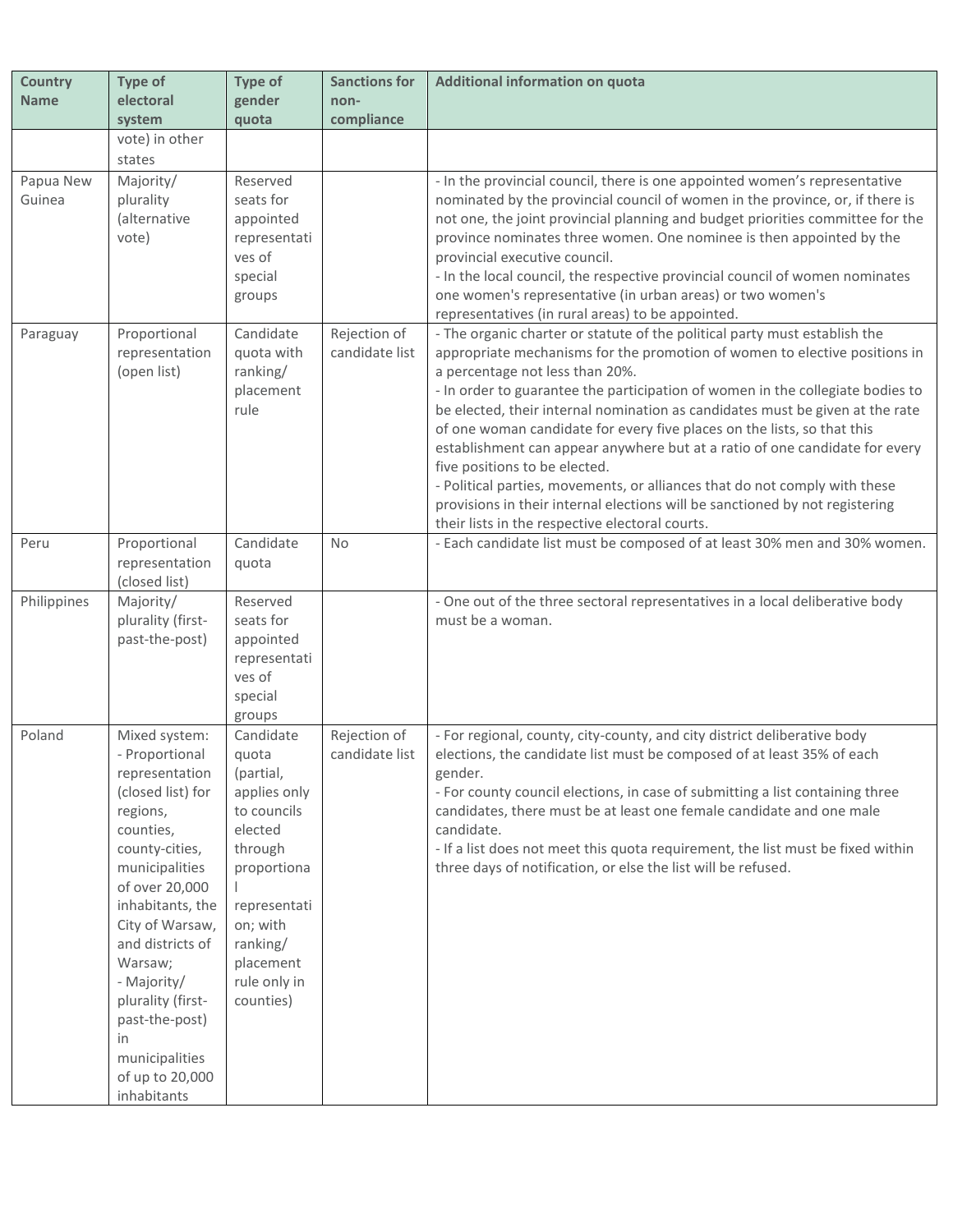| <b>Country</b>                    | Type of                                                                                                                                                                                                                                                                                                                                                                                      | Type of                                                  | <b>Sanctions for</b>           | Additional information on quota                                                                                                                                                                                                                                                                                                                                                                                                                                                                                                                                                                                                                |
|-----------------------------------|----------------------------------------------------------------------------------------------------------------------------------------------------------------------------------------------------------------------------------------------------------------------------------------------------------------------------------------------------------------------------------------------|----------------------------------------------------------|--------------------------------|------------------------------------------------------------------------------------------------------------------------------------------------------------------------------------------------------------------------------------------------------------------------------------------------------------------------------------------------------------------------------------------------------------------------------------------------------------------------------------------------------------------------------------------------------------------------------------------------------------------------------------------------|
| <b>Name</b>                       | electoral                                                                                                                                                                                                                                                                                                                                                                                    | gender                                                   | non-                           |                                                                                                                                                                                                                                                                                                                                                                                                                                                                                                                                                                                                                                                |
|                                   | system                                                                                                                                                                                                                                                                                                                                                                                       | quota                                                    | compliance                     |                                                                                                                                                                                                                                                                                                                                                                                                                                                                                                                                                                                                                                                |
| Portugal                          | Proportional<br>representation<br>(closed list)                                                                                                                                                                                                                                                                                                                                              | Candidate<br>quota with<br>ranking/<br>placement<br>rule | Rejection of<br>candidate list | - Candidate lists for local deliberative body and local executive body elections<br>must be composed in such a way to ensure parity of women and men. Parity<br>means the representation of at least 40% of each sex.<br>- No more than two same-sex candidates can be listed consecutively.<br>- Failure to meet this quota, or to correct the list of candidates within the<br>given time period, will result in the rejection of the entire list.                                                                                                                                                                                           |
| Republic of<br>Korea              | Mixed system:<br>- Mixed system:<br>majority/<br>plurality (first-<br>past-the-post)<br>and<br>proportional<br>representation<br>(closed list) for<br>provincial-level<br>deliberative<br>bodies;<br>- Mixed system:<br>majority/<br>plurality (single<br>non-<br>transferable<br>vote) and<br>proportional<br>representation<br>(closed list) for<br>county-level<br>deliberative<br>bodies | Candidate<br>quota with<br>ranking/<br>placement<br>rule | Rejection of<br>candidate list | - For candidates elected using the majority electoral system, at least 30% of<br>the nominees on each party list must be women. Each party must nominate<br>at least one woman nominee per ward.<br>- For candidates elected using the proportional electoral system, at least 50%<br>of the nominees must be women; odd-numbered nominees on the party list<br>must be women.<br>- The constituency election commission will reject an application for<br>candidate registration if the quota provisions are violated.                                                                                                                        |
| Republic of<br>Moldova            | Proportional<br>representation<br>(closed list)                                                                                                                                                                                                                                                                                                                                              | Candidate<br>quota with<br>ranking/<br>placement<br>rule | Rejection of<br>candidate list | - Candidate lists should be drafted respecting the minimum representation<br>rate of 40% for each sex.<br>- Four in every ten candidates must be women.<br>- Lists that do not comply with the quota are not registered by the electoral<br>body.                                                                                                                                                                                                                                                                                                                                                                                              |
| Republic of<br>North<br>Macedonia | Proportional<br>representation<br>(closed list)                                                                                                                                                                                                                                                                                                                                              | Candidate<br>quota with<br>ranking/<br>placement<br>rule | Rejection of<br>candidate list | - In candidate nomination lists for the local deliberative body elections, at<br>least 40% of the candidates must be women, namely: in every third place at<br>least one place is for a woman and, additionally, at least one place in every<br>ten places.<br>- The Election Commission of the City of Skopje or the respective municipal<br>election commission will reject any list that does not fulfill this quota.                                                                                                                                                                                                                       |
| Rwanda                            | Majority/<br>plurality (first-<br>past-the-post):<br>- City council of<br>Kigali members<br>are elected by<br>and from the<br>district councils<br>within the City<br>of Kigali;<br>- District                                                                                                                                                                                               | Reserved<br>seats                                        |                                | - In the City Council of Kigali, at least three women members are elected by<br>and from the district and sector councils within the City of Kigali.<br>- In the district council, one woman and one man are elected from each<br>sector council within the district; at least 30% of district council members are<br>women.<br>- In each district council and in the City Council of Kigali, there is also a<br>woman coordinator nominated from the National Women's Council.<br>- Each bureau of the council must be composed of at least 30% women<br>members. Each executive committee must be composed of at least 30%<br>women members. |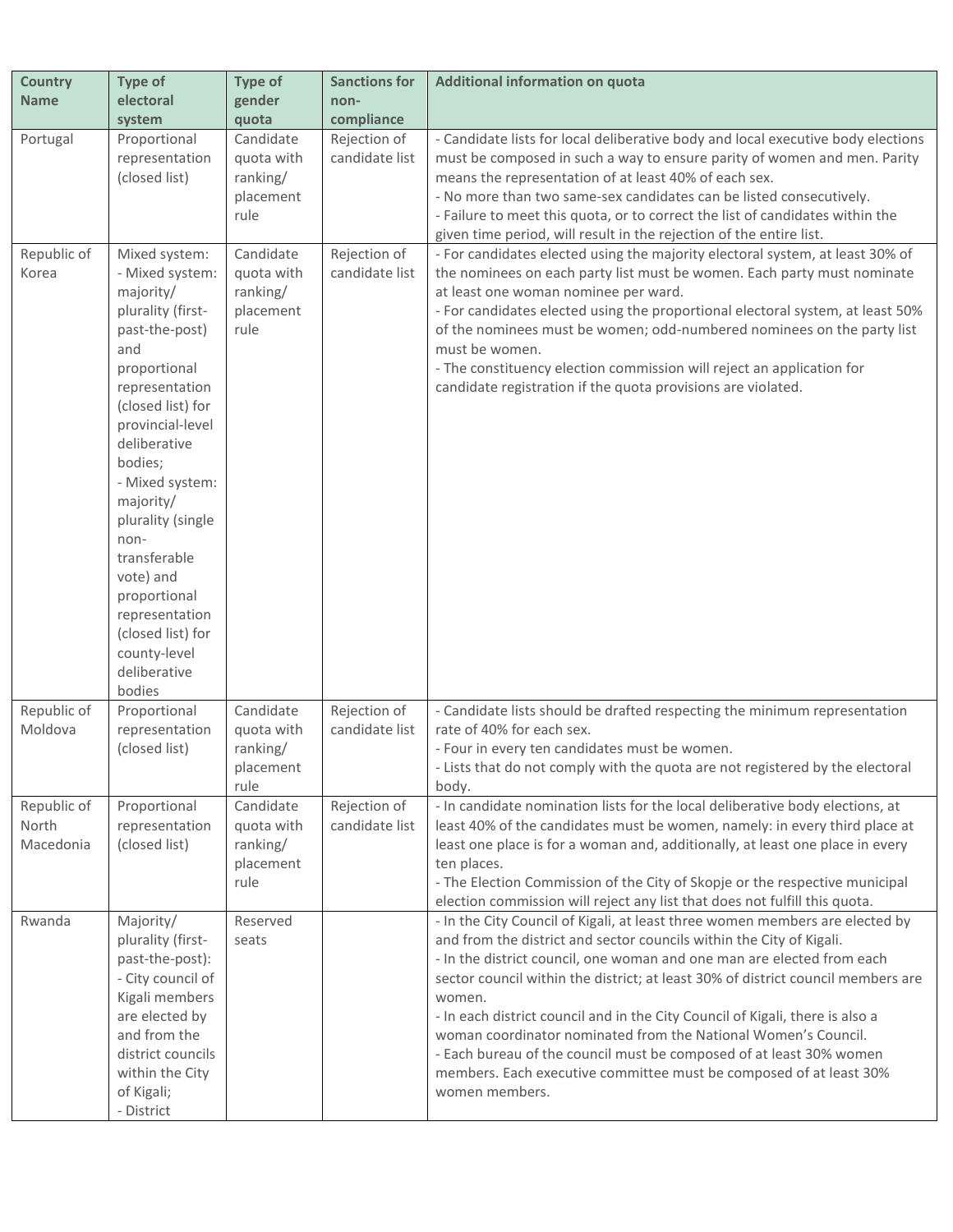| <b>Country</b> | Type of                                                                                                                                                                                                                                            | <b>Type of</b>                                                                                          | <b>Sanctions for</b>           | <b>Additional information on quota</b>                                                                                                                                                                                                                                                                                                                                    |
|----------------|----------------------------------------------------------------------------------------------------------------------------------------------------------------------------------------------------------------------------------------------------|---------------------------------------------------------------------------------------------------------|--------------------------------|---------------------------------------------------------------------------------------------------------------------------------------------------------------------------------------------------------------------------------------------------------------------------------------------------------------------------------------------------------------------------|
| <b>Name</b>    | electoral                                                                                                                                                                                                                                          | gender                                                                                                  | non-                           |                                                                                                                                                                                                                                                                                                                                                                           |
|                | system                                                                                                                                                                                                                                             | quota                                                                                                   | compliance                     |                                                                                                                                                                                                                                                                                                                                                                           |
|                | council<br>members are<br>elected by and<br>from the sector<br>councils within<br>the respective<br>district;<br>- Sector council<br>members are<br>directly elected<br>by voters<br>through a<br>majority/<br>plurality (first-<br>past-the-post) |                                                                                                         |                                |                                                                                                                                                                                                                                                                                                                                                                           |
|                | system                                                                                                                                                                                                                                             |                                                                                                         |                                |                                                                                                                                                                                                                                                                                                                                                                           |
| Senegal        | Mixed system:<br>majority/<br>plurality (party<br>block vote) and<br>proportional<br>representation<br>(closed list)                                                                                                                               | Candidate<br>quota with<br>ranking/<br>placement<br>rule                                                | Rejection of<br>candidate list | - Gender parity applies to all candidate lists. Candidate lists must be<br>alternately composed of persons of both sexes. When the number of total<br>candidates is odd, parity applies to the even number immediately below.<br>- The list of candidates not compliant with provisions on gender parity will<br>not be registered.                                       |
| Serbia         | Proportional<br>representation<br>(closed list)                                                                                                                                                                                                    | Candidate<br>quota with<br>ranking/<br>placement<br>rule                                                | Rejection of<br>candidate list | - For local deliberative body elections, there must be 40% of the<br>underrepresented gender on the electoral list. Two of each five consecutive<br>candidates must be of the under-represented gender.<br>- If an electoral list is not in compliance with this requirement and the<br>submitter of the list fails to revise it, the election commission will refuse the |
|                |                                                                                                                                                                                                                                                    |                                                                                                         |                                | proclamation of the list.                                                                                                                                                                                                                                                                                                                                                 |
| Slovenia       | Mixed system:<br>- Majority/<br>plurality (first-<br>past-the-post<br>or block vote)<br>for municipal<br>councils under<br>12 members;<br>- Proportional<br>representation<br>(open list) for<br>municipal<br>councils over<br>12 members          | Candidate<br>quota with<br>ranking/<br>placement<br>rule (in<br>multi-<br>member<br>constituenci<br>es) | No                             | - In multi-member constituencies, each gender must constitute at least 40%<br>of the places on the candidate list.<br>- Candidates in the first half must alternate by gender. Lists with three total<br>candidates must have at least one of each gender.                                                                                                                |
| South Africa   | Mixed system:<br>- Proportional<br>representation<br>(closed list) for<br>deliberative<br>bodies with<br>less than 7<br>members;                                                                                                                   | Candidate<br>quota with<br>ranking/<br>placement<br>rule (for<br>proportiona<br>I systems)              | No                             | - In regard to councilors elected using the proportional electoral system,<br>every party must seek to ensure that 50% of the candidates on each list are<br>women and that the candidates of each sex are evenly distributed<br>throughout the list.                                                                                                                     |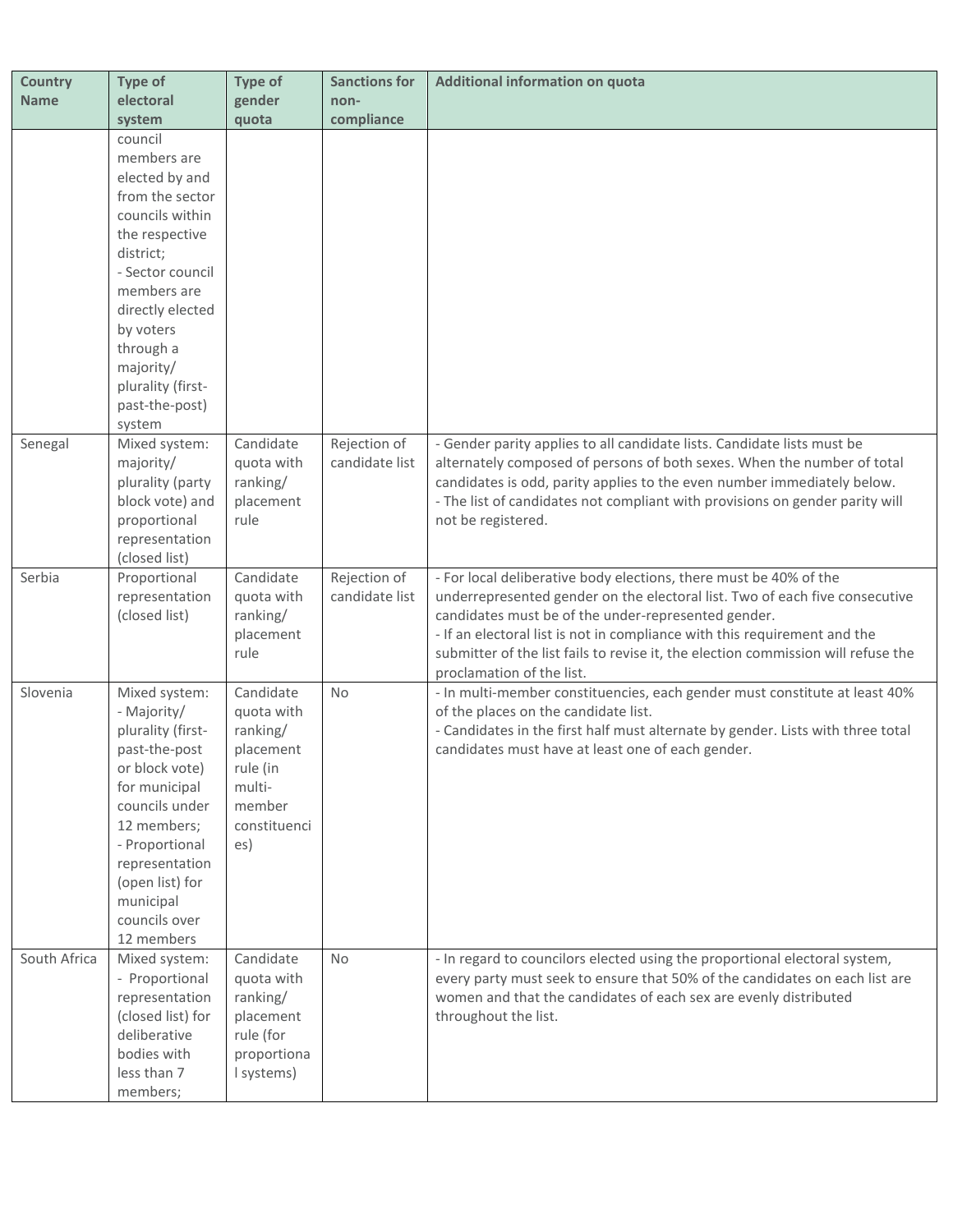| gender<br><b>Name</b><br>electoral<br>non-<br>quota<br>compliance<br>system<br>- Mixed system:<br>majority/<br>plurality (first-<br>past-the-post)<br>and<br>proportional<br>representation<br>(closed list) for<br>metropolitan<br>municipal<br>councils and<br>local<br>municipalities;<br>- Mixed system:<br>appointed and<br>proportional<br>representation<br>(closed list) for<br>district<br>municipalities<br>Candidate<br>Rejection of<br>- For municipal council elections in municipalities of over 3,000 inhabitants,<br>Spain<br>Mixed system:<br>the lists of candidates must have a balanced proportion of women and men,<br>- Proportional<br>quota with<br>candidate list<br>representation<br>ranking/<br>so that candidates of either sex make up at least 40% of the total<br>(closed list) for<br>placement<br>membership.<br>municipalities<br>rule<br>- Where the number of seats is less than five, the ratio between women and<br>of over 250<br>men should be as close as possible to an equal balance.<br>- The same 40% ratio shall be kept in each grouping of five consecutive seats<br>inhabitants;<br>of the whole list. Where the last grouping of consecutive seats is less than<br>- Majority/<br>five, the ratio of women to men should be as near as possible to an equal<br>plurality<br>(limited vote)<br>balance, provided that the mandatory quota for the whole list is preserved.<br>for<br>These quotas also apply to the alternates' lists.<br>- Lists that do not comply will be made aware of irregularities and asked to<br>municipalities<br>redress them in 48 hours. Lists that do not fulfill the requirements of the Law<br>of under 250<br>inhabitants<br>will not be proclaimed.<br>Sri Lanka<br>Candidate<br>Rejection of<br>- Within the party list for the majority-based vote, at least 10% of total<br>Mixed system:<br>candidate list<br>nominees must be women.<br>proportional<br>quota (and<br>- Within the party list for the proportional system, at least 50% of total<br>representation<br>corrective<br>(closed list) and<br>nominees must be women.<br>measures to<br>- The Election Commission of Sri Lanka can reject any lists that do not comply<br>majority/<br>ensure a<br>plurality (first-<br>targeted<br>with these quotas.<br>- The Election Commissioner oversees that 25% of the total members to be<br>past-the-post)<br>representati<br>on of<br>elected and returned from each ward must be women. However, these<br>quotas do not apply if the number of members elected for a local authority<br>women in<br>exceeds the apportioned amount, and the 25% quota has not yet been met.<br>elected<br>Furthermore, if a party receives less than 20% of the total number of votes in<br>position)<br>a local authority and obtains fewer than three seats, the quota does not<br>apply.<br>- In the local bodies not exceeding 13 seats, the women's representation<br>State of<br>Candidate<br>Rejection of<br>Proportional<br>candidate list<br>should not be less than two seats: one woman shall be among the first five<br>Palestine<br>representation<br>quota with<br>(closed list)<br>ranking/<br>names; one woman shall be among the next five names. | <b>Country</b> | Type of | <b>Type of</b> | <b>Sanctions for</b> | Additional information on quota |
|----------------------------------------------------------------------------------------------------------------------------------------------------------------------------------------------------------------------------------------------------------------------------------------------------------------------------------------------------------------------------------------------------------------------------------------------------------------------------------------------------------------------------------------------------------------------------------------------------------------------------------------------------------------------------------------------------------------------------------------------------------------------------------------------------------------------------------------------------------------------------------------------------------------------------------------------------------------------------------------------------------------------------------------------------------------------------------------------------------------------------------------------------------------------------------------------------------------------------------------------------------------------------------------------------------------------------------------------------------------------------------------------------------------------------------------------------------------------------------------------------------------------------------------------------------------------------------------------------------------------------------------------------------------------------------------------------------------------------------------------------------------------------------------------------------------------------------------------------------------------------------------------------------------------------------------------------------------------------------------------------------------------------------------------------------------------------------------------------------------------------------------------------------------------------------------------------------------------------------------------------------------------------------------------------------------------------------------------------------------------------------------------------------------------------------------------------------------------------------------------------------------------------------------------------------------------------------------------------------------------------------------------------------------------------------------------------------------------------------------------------------------------------------------------------------------------------------------------------------------------------------------------------------------------------------------------------------------------------------------------------------------------------------------------------------------------------------------------------------------------------------------------------------------------------------------------------------------------------------------------------|----------------|---------|----------------|----------------------|---------------------------------|
|                                                                                                                                                                                                                                                                                                                                                                                                                                                                                                                                                                                                                                                                                                                                                                                                                                                                                                                                                                                                                                                                                                                                                                                                                                                                                                                                                                                                                                                                                                                                                                                                                                                                                                                                                                                                                                                                                                                                                                                                                                                                                                                                                                                                                                                                                                                                                                                                                                                                                                                                                                                                                                                                                                                                                                                                                                                                                                                                                                                                                                                                                                                                                                                                                                                    |                |         |                |                      |                                 |
|                                                                                                                                                                                                                                                                                                                                                                                                                                                                                                                                                                                                                                                                                                                                                                                                                                                                                                                                                                                                                                                                                                                                                                                                                                                                                                                                                                                                                                                                                                                                                                                                                                                                                                                                                                                                                                                                                                                                                                                                                                                                                                                                                                                                                                                                                                                                                                                                                                                                                                                                                                                                                                                                                                                                                                                                                                                                                                                                                                                                                                                                                                                                                                                                                                                    |                |         |                |                      |                                 |
|                                                                                                                                                                                                                                                                                                                                                                                                                                                                                                                                                                                                                                                                                                                                                                                                                                                                                                                                                                                                                                                                                                                                                                                                                                                                                                                                                                                                                                                                                                                                                                                                                                                                                                                                                                                                                                                                                                                                                                                                                                                                                                                                                                                                                                                                                                                                                                                                                                                                                                                                                                                                                                                                                                                                                                                                                                                                                                                                                                                                                                                                                                                                                                                                                                                    |                |         |                |                      |                                 |
|                                                                                                                                                                                                                                                                                                                                                                                                                                                                                                                                                                                                                                                                                                                                                                                                                                                                                                                                                                                                                                                                                                                                                                                                                                                                                                                                                                                                                                                                                                                                                                                                                                                                                                                                                                                                                                                                                                                                                                                                                                                                                                                                                                                                                                                                                                                                                                                                                                                                                                                                                                                                                                                                                                                                                                                                                                                                                                                                                                                                                                                                                                                                                                                                                                                    |                |         |                |                      |                                 |
|                                                                                                                                                                                                                                                                                                                                                                                                                                                                                                                                                                                                                                                                                                                                                                                                                                                                                                                                                                                                                                                                                                                                                                                                                                                                                                                                                                                                                                                                                                                                                                                                                                                                                                                                                                                                                                                                                                                                                                                                                                                                                                                                                                                                                                                                                                                                                                                                                                                                                                                                                                                                                                                                                                                                                                                                                                                                                                                                                                                                                                                                                                                                                                                                                                                    |                |         |                |                      |                                 |
|                                                                                                                                                                                                                                                                                                                                                                                                                                                                                                                                                                                                                                                                                                                                                                                                                                                                                                                                                                                                                                                                                                                                                                                                                                                                                                                                                                                                                                                                                                                                                                                                                                                                                                                                                                                                                                                                                                                                                                                                                                                                                                                                                                                                                                                                                                                                                                                                                                                                                                                                                                                                                                                                                                                                                                                                                                                                                                                                                                                                                                                                                                                                                                                                                                                    |                |         |                |                      |                                 |
|                                                                                                                                                                                                                                                                                                                                                                                                                                                                                                                                                                                                                                                                                                                                                                                                                                                                                                                                                                                                                                                                                                                                                                                                                                                                                                                                                                                                                                                                                                                                                                                                                                                                                                                                                                                                                                                                                                                                                                                                                                                                                                                                                                                                                                                                                                                                                                                                                                                                                                                                                                                                                                                                                                                                                                                                                                                                                                                                                                                                                                                                                                                                                                                                                                                    |                |         |                |                      |                                 |
|                                                                                                                                                                                                                                                                                                                                                                                                                                                                                                                                                                                                                                                                                                                                                                                                                                                                                                                                                                                                                                                                                                                                                                                                                                                                                                                                                                                                                                                                                                                                                                                                                                                                                                                                                                                                                                                                                                                                                                                                                                                                                                                                                                                                                                                                                                                                                                                                                                                                                                                                                                                                                                                                                                                                                                                                                                                                                                                                                                                                                                                                                                                                                                                                                                                    |                |         |                |                      |                                 |
|                                                                                                                                                                                                                                                                                                                                                                                                                                                                                                                                                                                                                                                                                                                                                                                                                                                                                                                                                                                                                                                                                                                                                                                                                                                                                                                                                                                                                                                                                                                                                                                                                                                                                                                                                                                                                                                                                                                                                                                                                                                                                                                                                                                                                                                                                                                                                                                                                                                                                                                                                                                                                                                                                                                                                                                                                                                                                                                                                                                                                                                                                                                                                                                                                                                    |                |         |                |                      |                                 |
|                                                                                                                                                                                                                                                                                                                                                                                                                                                                                                                                                                                                                                                                                                                                                                                                                                                                                                                                                                                                                                                                                                                                                                                                                                                                                                                                                                                                                                                                                                                                                                                                                                                                                                                                                                                                                                                                                                                                                                                                                                                                                                                                                                                                                                                                                                                                                                                                                                                                                                                                                                                                                                                                                                                                                                                                                                                                                                                                                                                                                                                                                                                                                                                                                                                    |                |         |                |                      |                                 |
|                                                                                                                                                                                                                                                                                                                                                                                                                                                                                                                                                                                                                                                                                                                                                                                                                                                                                                                                                                                                                                                                                                                                                                                                                                                                                                                                                                                                                                                                                                                                                                                                                                                                                                                                                                                                                                                                                                                                                                                                                                                                                                                                                                                                                                                                                                                                                                                                                                                                                                                                                                                                                                                                                                                                                                                                                                                                                                                                                                                                                                                                                                                                                                                                                                                    |                |         |                |                      |                                 |
|                                                                                                                                                                                                                                                                                                                                                                                                                                                                                                                                                                                                                                                                                                                                                                                                                                                                                                                                                                                                                                                                                                                                                                                                                                                                                                                                                                                                                                                                                                                                                                                                                                                                                                                                                                                                                                                                                                                                                                                                                                                                                                                                                                                                                                                                                                                                                                                                                                                                                                                                                                                                                                                                                                                                                                                                                                                                                                                                                                                                                                                                                                                                                                                                                                                    |                |         |                |                      |                                 |
|                                                                                                                                                                                                                                                                                                                                                                                                                                                                                                                                                                                                                                                                                                                                                                                                                                                                                                                                                                                                                                                                                                                                                                                                                                                                                                                                                                                                                                                                                                                                                                                                                                                                                                                                                                                                                                                                                                                                                                                                                                                                                                                                                                                                                                                                                                                                                                                                                                                                                                                                                                                                                                                                                                                                                                                                                                                                                                                                                                                                                                                                                                                                                                                                                                                    |                |         |                |                      |                                 |
|                                                                                                                                                                                                                                                                                                                                                                                                                                                                                                                                                                                                                                                                                                                                                                                                                                                                                                                                                                                                                                                                                                                                                                                                                                                                                                                                                                                                                                                                                                                                                                                                                                                                                                                                                                                                                                                                                                                                                                                                                                                                                                                                                                                                                                                                                                                                                                                                                                                                                                                                                                                                                                                                                                                                                                                                                                                                                                                                                                                                                                                                                                                                                                                                                                                    |                |         |                |                      |                                 |
|                                                                                                                                                                                                                                                                                                                                                                                                                                                                                                                                                                                                                                                                                                                                                                                                                                                                                                                                                                                                                                                                                                                                                                                                                                                                                                                                                                                                                                                                                                                                                                                                                                                                                                                                                                                                                                                                                                                                                                                                                                                                                                                                                                                                                                                                                                                                                                                                                                                                                                                                                                                                                                                                                                                                                                                                                                                                                                                                                                                                                                                                                                                                                                                                                                                    |                |         |                |                      |                                 |
|                                                                                                                                                                                                                                                                                                                                                                                                                                                                                                                                                                                                                                                                                                                                                                                                                                                                                                                                                                                                                                                                                                                                                                                                                                                                                                                                                                                                                                                                                                                                                                                                                                                                                                                                                                                                                                                                                                                                                                                                                                                                                                                                                                                                                                                                                                                                                                                                                                                                                                                                                                                                                                                                                                                                                                                                                                                                                                                                                                                                                                                                                                                                                                                                                                                    |                |         |                |                      |                                 |
|                                                                                                                                                                                                                                                                                                                                                                                                                                                                                                                                                                                                                                                                                                                                                                                                                                                                                                                                                                                                                                                                                                                                                                                                                                                                                                                                                                                                                                                                                                                                                                                                                                                                                                                                                                                                                                                                                                                                                                                                                                                                                                                                                                                                                                                                                                                                                                                                                                                                                                                                                                                                                                                                                                                                                                                                                                                                                                                                                                                                                                                                                                                                                                                                                                                    |                |         |                |                      |                                 |
|                                                                                                                                                                                                                                                                                                                                                                                                                                                                                                                                                                                                                                                                                                                                                                                                                                                                                                                                                                                                                                                                                                                                                                                                                                                                                                                                                                                                                                                                                                                                                                                                                                                                                                                                                                                                                                                                                                                                                                                                                                                                                                                                                                                                                                                                                                                                                                                                                                                                                                                                                                                                                                                                                                                                                                                                                                                                                                                                                                                                                                                                                                                                                                                                                                                    |                |         |                |                      |                                 |
|                                                                                                                                                                                                                                                                                                                                                                                                                                                                                                                                                                                                                                                                                                                                                                                                                                                                                                                                                                                                                                                                                                                                                                                                                                                                                                                                                                                                                                                                                                                                                                                                                                                                                                                                                                                                                                                                                                                                                                                                                                                                                                                                                                                                                                                                                                                                                                                                                                                                                                                                                                                                                                                                                                                                                                                                                                                                                                                                                                                                                                                                                                                                                                                                                                                    |                |         |                |                      |                                 |
|                                                                                                                                                                                                                                                                                                                                                                                                                                                                                                                                                                                                                                                                                                                                                                                                                                                                                                                                                                                                                                                                                                                                                                                                                                                                                                                                                                                                                                                                                                                                                                                                                                                                                                                                                                                                                                                                                                                                                                                                                                                                                                                                                                                                                                                                                                                                                                                                                                                                                                                                                                                                                                                                                                                                                                                                                                                                                                                                                                                                                                                                                                                                                                                                                                                    |                |         |                |                      |                                 |
|                                                                                                                                                                                                                                                                                                                                                                                                                                                                                                                                                                                                                                                                                                                                                                                                                                                                                                                                                                                                                                                                                                                                                                                                                                                                                                                                                                                                                                                                                                                                                                                                                                                                                                                                                                                                                                                                                                                                                                                                                                                                                                                                                                                                                                                                                                                                                                                                                                                                                                                                                                                                                                                                                                                                                                                                                                                                                                                                                                                                                                                                                                                                                                                                                                                    |                |         |                |                      |                                 |
|                                                                                                                                                                                                                                                                                                                                                                                                                                                                                                                                                                                                                                                                                                                                                                                                                                                                                                                                                                                                                                                                                                                                                                                                                                                                                                                                                                                                                                                                                                                                                                                                                                                                                                                                                                                                                                                                                                                                                                                                                                                                                                                                                                                                                                                                                                                                                                                                                                                                                                                                                                                                                                                                                                                                                                                                                                                                                                                                                                                                                                                                                                                                                                                                                                                    |                |         |                |                      |                                 |
|                                                                                                                                                                                                                                                                                                                                                                                                                                                                                                                                                                                                                                                                                                                                                                                                                                                                                                                                                                                                                                                                                                                                                                                                                                                                                                                                                                                                                                                                                                                                                                                                                                                                                                                                                                                                                                                                                                                                                                                                                                                                                                                                                                                                                                                                                                                                                                                                                                                                                                                                                                                                                                                                                                                                                                                                                                                                                                                                                                                                                                                                                                                                                                                                                                                    |                |         |                |                      |                                 |
|                                                                                                                                                                                                                                                                                                                                                                                                                                                                                                                                                                                                                                                                                                                                                                                                                                                                                                                                                                                                                                                                                                                                                                                                                                                                                                                                                                                                                                                                                                                                                                                                                                                                                                                                                                                                                                                                                                                                                                                                                                                                                                                                                                                                                                                                                                                                                                                                                                                                                                                                                                                                                                                                                                                                                                                                                                                                                                                                                                                                                                                                                                                                                                                                                                                    |                |         |                |                      |                                 |
|                                                                                                                                                                                                                                                                                                                                                                                                                                                                                                                                                                                                                                                                                                                                                                                                                                                                                                                                                                                                                                                                                                                                                                                                                                                                                                                                                                                                                                                                                                                                                                                                                                                                                                                                                                                                                                                                                                                                                                                                                                                                                                                                                                                                                                                                                                                                                                                                                                                                                                                                                                                                                                                                                                                                                                                                                                                                                                                                                                                                                                                                                                                                                                                                                                                    |                |         |                |                      |                                 |
|                                                                                                                                                                                                                                                                                                                                                                                                                                                                                                                                                                                                                                                                                                                                                                                                                                                                                                                                                                                                                                                                                                                                                                                                                                                                                                                                                                                                                                                                                                                                                                                                                                                                                                                                                                                                                                                                                                                                                                                                                                                                                                                                                                                                                                                                                                                                                                                                                                                                                                                                                                                                                                                                                                                                                                                                                                                                                                                                                                                                                                                                                                                                                                                                                                                    |                |         |                |                      |                                 |
|                                                                                                                                                                                                                                                                                                                                                                                                                                                                                                                                                                                                                                                                                                                                                                                                                                                                                                                                                                                                                                                                                                                                                                                                                                                                                                                                                                                                                                                                                                                                                                                                                                                                                                                                                                                                                                                                                                                                                                                                                                                                                                                                                                                                                                                                                                                                                                                                                                                                                                                                                                                                                                                                                                                                                                                                                                                                                                                                                                                                                                                                                                                                                                                                                                                    |                |         |                |                      |                                 |
|                                                                                                                                                                                                                                                                                                                                                                                                                                                                                                                                                                                                                                                                                                                                                                                                                                                                                                                                                                                                                                                                                                                                                                                                                                                                                                                                                                                                                                                                                                                                                                                                                                                                                                                                                                                                                                                                                                                                                                                                                                                                                                                                                                                                                                                                                                                                                                                                                                                                                                                                                                                                                                                                                                                                                                                                                                                                                                                                                                                                                                                                                                                                                                                                                                                    |                |         |                |                      |                                 |
|                                                                                                                                                                                                                                                                                                                                                                                                                                                                                                                                                                                                                                                                                                                                                                                                                                                                                                                                                                                                                                                                                                                                                                                                                                                                                                                                                                                                                                                                                                                                                                                                                                                                                                                                                                                                                                                                                                                                                                                                                                                                                                                                                                                                                                                                                                                                                                                                                                                                                                                                                                                                                                                                                                                                                                                                                                                                                                                                                                                                                                                                                                                                                                                                                                                    |                |         |                |                      |                                 |
|                                                                                                                                                                                                                                                                                                                                                                                                                                                                                                                                                                                                                                                                                                                                                                                                                                                                                                                                                                                                                                                                                                                                                                                                                                                                                                                                                                                                                                                                                                                                                                                                                                                                                                                                                                                                                                                                                                                                                                                                                                                                                                                                                                                                                                                                                                                                                                                                                                                                                                                                                                                                                                                                                                                                                                                                                                                                                                                                                                                                                                                                                                                                                                                                                                                    |                |         |                |                      |                                 |
|                                                                                                                                                                                                                                                                                                                                                                                                                                                                                                                                                                                                                                                                                                                                                                                                                                                                                                                                                                                                                                                                                                                                                                                                                                                                                                                                                                                                                                                                                                                                                                                                                                                                                                                                                                                                                                                                                                                                                                                                                                                                                                                                                                                                                                                                                                                                                                                                                                                                                                                                                                                                                                                                                                                                                                                                                                                                                                                                                                                                                                                                                                                                                                                                                                                    |                |         |                |                      |                                 |
|                                                                                                                                                                                                                                                                                                                                                                                                                                                                                                                                                                                                                                                                                                                                                                                                                                                                                                                                                                                                                                                                                                                                                                                                                                                                                                                                                                                                                                                                                                                                                                                                                                                                                                                                                                                                                                                                                                                                                                                                                                                                                                                                                                                                                                                                                                                                                                                                                                                                                                                                                                                                                                                                                                                                                                                                                                                                                                                                                                                                                                                                                                                                                                                                                                                    |                |         |                |                      |                                 |
|                                                                                                                                                                                                                                                                                                                                                                                                                                                                                                                                                                                                                                                                                                                                                                                                                                                                                                                                                                                                                                                                                                                                                                                                                                                                                                                                                                                                                                                                                                                                                                                                                                                                                                                                                                                                                                                                                                                                                                                                                                                                                                                                                                                                                                                                                                                                                                                                                                                                                                                                                                                                                                                                                                                                                                                                                                                                                                                                                                                                                                                                                                                                                                                                                                                    |                |         |                |                      |                                 |
|                                                                                                                                                                                                                                                                                                                                                                                                                                                                                                                                                                                                                                                                                                                                                                                                                                                                                                                                                                                                                                                                                                                                                                                                                                                                                                                                                                                                                                                                                                                                                                                                                                                                                                                                                                                                                                                                                                                                                                                                                                                                                                                                                                                                                                                                                                                                                                                                                                                                                                                                                                                                                                                                                                                                                                                                                                                                                                                                                                                                                                                                                                                                                                                                                                                    |                |         |                |                      |                                 |
|                                                                                                                                                                                                                                                                                                                                                                                                                                                                                                                                                                                                                                                                                                                                                                                                                                                                                                                                                                                                                                                                                                                                                                                                                                                                                                                                                                                                                                                                                                                                                                                                                                                                                                                                                                                                                                                                                                                                                                                                                                                                                                                                                                                                                                                                                                                                                                                                                                                                                                                                                                                                                                                                                                                                                                                                                                                                                                                                                                                                                                                                                                                                                                                                                                                    |                |         |                |                      |                                 |
|                                                                                                                                                                                                                                                                                                                                                                                                                                                                                                                                                                                                                                                                                                                                                                                                                                                                                                                                                                                                                                                                                                                                                                                                                                                                                                                                                                                                                                                                                                                                                                                                                                                                                                                                                                                                                                                                                                                                                                                                                                                                                                                                                                                                                                                                                                                                                                                                                                                                                                                                                                                                                                                                                                                                                                                                                                                                                                                                                                                                                                                                                                                                                                                                                                                    |                |         |                |                      |                                 |
|                                                                                                                                                                                                                                                                                                                                                                                                                                                                                                                                                                                                                                                                                                                                                                                                                                                                                                                                                                                                                                                                                                                                                                                                                                                                                                                                                                                                                                                                                                                                                                                                                                                                                                                                                                                                                                                                                                                                                                                                                                                                                                                                                                                                                                                                                                                                                                                                                                                                                                                                                                                                                                                                                                                                                                                                                                                                                                                                                                                                                                                                                                                                                                                                                                                    |                |         |                |                      |                                 |
|                                                                                                                                                                                                                                                                                                                                                                                                                                                                                                                                                                                                                                                                                                                                                                                                                                                                                                                                                                                                                                                                                                                                                                                                                                                                                                                                                                                                                                                                                                                                                                                                                                                                                                                                                                                                                                                                                                                                                                                                                                                                                                                                                                                                                                                                                                                                                                                                                                                                                                                                                                                                                                                                                                                                                                                                                                                                                                                                                                                                                                                                                                                                                                                                                                                    |                |         |                |                      |                                 |
|                                                                                                                                                                                                                                                                                                                                                                                                                                                                                                                                                                                                                                                                                                                                                                                                                                                                                                                                                                                                                                                                                                                                                                                                                                                                                                                                                                                                                                                                                                                                                                                                                                                                                                                                                                                                                                                                                                                                                                                                                                                                                                                                                                                                                                                                                                                                                                                                                                                                                                                                                                                                                                                                                                                                                                                                                                                                                                                                                                                                                                                                                                                                                                                                                                                    |                |         |                |                      |                                 |
|                                                                                                                                                                                                                                                                                                                                                                                                                                                                                                                                                                                                                                                                                                                                                                                                                                                                                                                                                                                                                                                                                                                                                                                                                                                                                                                                                                                                                                                                                                                                                                                                                                                                                                                                                                                                                                                                                                                                                                                                                                                                                                                                                                                                                                                                                                                                                                                                                                                                                                                                                                                                                                                                                                                                                                                                                                                                                                                                                                                                                                                                                                                                                                                                                                                    |                |         |                |                      |                                 |
|                                                                                                                                                                                                                                                                                                                                                                                                                                                                                                                                                                                                                                                                                                                                                                                                                                                                                                                                                                                                                                                                                                                                                                                                                                                                                                                                                                                                                                                                                                                                                                                                                                                                                                                                                                                                                                                                                                                                                                                                                                                                                                                                                                                                                                                                                                                                                                                                                                                                                                                                                                                                                                                                                                                                                                                                                                                                                                                                                                                                                                                                                                                                                                                                                                                    |                |         |                |                      |                                 |
|                                                                                                                                                                                                                                                                                                                                                                                                                                                                                                                                                                                                                                                                                                                                                                                                                                                                                                                                                                                                                                                                                                                                                                                                                                                                                                                                                                                                                                                                                                                                                                                                                                                                                                                                                                                                                                                                                                                                                                                                                                                                                                                                                                                                                                                                                                                                                                                                                                                                                                                                                                                                                                                                                                                                                                                                                                                                                                                                                                                                                                                                                                                                                                                                                                                    |                |         |                |                      |                                 |
|                                                                                                                                                                                                                                                                                                                                                                                                                                                                                                                                                                                                                                                                                                                                                                                                                                                                                                                                                                                                                                                                                                                                                                                                                                                                                                                                                                                                                                                                                                                                                                                                                                                                                                                                                                                                                                                                                                                                                                                                                                                                                                                                                                                                                                                                                                                                                                                                                                                                                                                                                                                                                                                                                                                                                                                                                                                                                                                                                                                                                                                                                                                                                                                                                                                    |                |         |                |                      |                                 |
|                                                                                                                                                                                                                                                                                                                                                                                                                                                                                                                                                                                                                                                                                                                                                                                                                                                                                                                                                                                                                                                                                                                                                                                                                                                                                                                                                                                                                                                                                                                                                                                                                                                                                                                                                                                                                                                                                                                                                                                                                                                                                                                                                                                                                                                                                                                                                                                                                                                                                                                                                                                                                                                                                                                                                                                                                                                                                                                                                                                                                                                                                                                                                                                                                                                    |                |         |                |                      |                                 |
|                                                                                                                                                                                                                                                                                                                                                                                                                                                                                                                                                                                                                                                                                                                                                                                                                                                                                                                                                                                                                                                                                                                                                                                                                                                                                                                                                                                                                                                                                                                                                                                                                                                                                                                                                                                                                                                                                                                                                                                                                                                                                                                                                                                                                                                                                                                                                                                                                                                                                                                                                                                                                                                                                                                                                                                                                                                                                                                                                                                                                                                                                                                                                                                                                                                    |                |         |                |                      |                                 |
|                                                                                                                                                                                                                                                                                                                                                                                                                                                                                                                                                                                                                                                                                                                                                                                                                                                                                                                                                                                                                                                                                                                                                                                                                                                                                                                                                                                                                                                                                                                                                                                                                                                                                                                                                                                                                                                                                                                                                                                                                                                                                                                                                                                                                                                                                                                                                                                                                                                                                                                                                                                                                                                                                                                                                                                                                                                                                                                                                                                                                                                                                                                                                                                                                                                    |                |         |                |                      |                                 |
|                                                                                                                                                                                                                                                                                                                                                                                                                                                                                                                                                                                                                                                                                                                                                                                                                                                                                                                                                                                                                                                                                                                                                                                                                                                                                                                                                                                                                                                                                                                                                                                                                                                                                                                                                                                                                                                                                                                                                                                                                                                                                                                                                                                                                                                                                                                                                                                                                                                                                                                                                                                                                                                                                                                                                                                                                                                                                                                                                                                                                                                                                                                                                                                                                                                    |                |         |                |                      |                                 |
|                                                                                                                                                                                                                                                                                                                                                                                                                                                                                                                                                                                                                                                                                                                                                                                                                                                                                                                                                                                                                                                                                                                                                                                                                                                                                                                                                                                                                                                                                                                                                                                                                                                                                                                                                                                                                                                                                                                                                                                                                                                                                                                                                                                                                                                                                                                                                                                                                                                                                                                                                                                                                                                                                                                                                                                                                                                                                                                                                                                                                                                                                                                                                                                                                                                    |                |         |                |                      |                                 |
|                                                                                                                                                                                                                                                                                                                                                                                                                                                                                                                                                                                                                                                                                                                                                                                                                                                                                                                                                                                                                                                                                                                                                                                                                                                                                                                                                                                                                                                                                                                                                                                                                                                                                                                                                                                                                                                                                                                                                                                                                                                                                                                                                                                                                                                                                                                                                                                                                                                                                                                                                                                                                                                                                                                                                                                                                                                                                                                                                                                                                                                                                                                                                                                                                                                    |                |         |                |                      |                                 |
|                                                                                                                                                                                                                                                                                                                                                                                                                                                                                                                                                                                                                                                                                                                                                                                                                                                                                                                                                                                                                                                                                                                                                                                                                                                                                                                                                                                                                                                                                                                                                                                                                                                                                                                                                                                                                                                                                                                                                                                                                                                                                                                                                                                                                                                                                                                                                                                                                                                                                                                                                                                                                                                                                                                                                                                                                                                                                                                                                                                                                                                                                                                                                                                                                                                    |                |         |                |                      |                                 |
|                                                                                                                                                                                                                                                                                                                                                                                                                                                                                                                                                                                                                                                                                                                                                                                                                                                                                                                                                                                                                                                                                                                                                                                                                                                                                                                                                                                                                                                                                                                                                                                                                                                                                                                                                                                                                                                                                                                                                                                                                                                                                                                                                                                                                                                                                                                                                                                                                                                                                                                                                                                                                                                                                                                                                                                                                                                                                                                                                                                                                                                                                                                                                                                                                                                    |                |         |                |                      |                                 |
|                                                                                                                                                                                                                                                                                                                                                                                                                                                                                                                                                                                                                                                                                                                                                                                                                                                                                                                                                                                                                                                                                                                                                                                                                                                                                                                                                                                                                                                                                                                                                                                                                                                                                                                                                                                                                                                                                                                                                                                                                                                                                                                                                                                                                                                                                                                                                                                                                                                                                                                                                                                                                                                                                                                                                                                                                                                                                                                                                                                                                                                                                                                                                                                                                                                    |                |         |                |                      |                                 |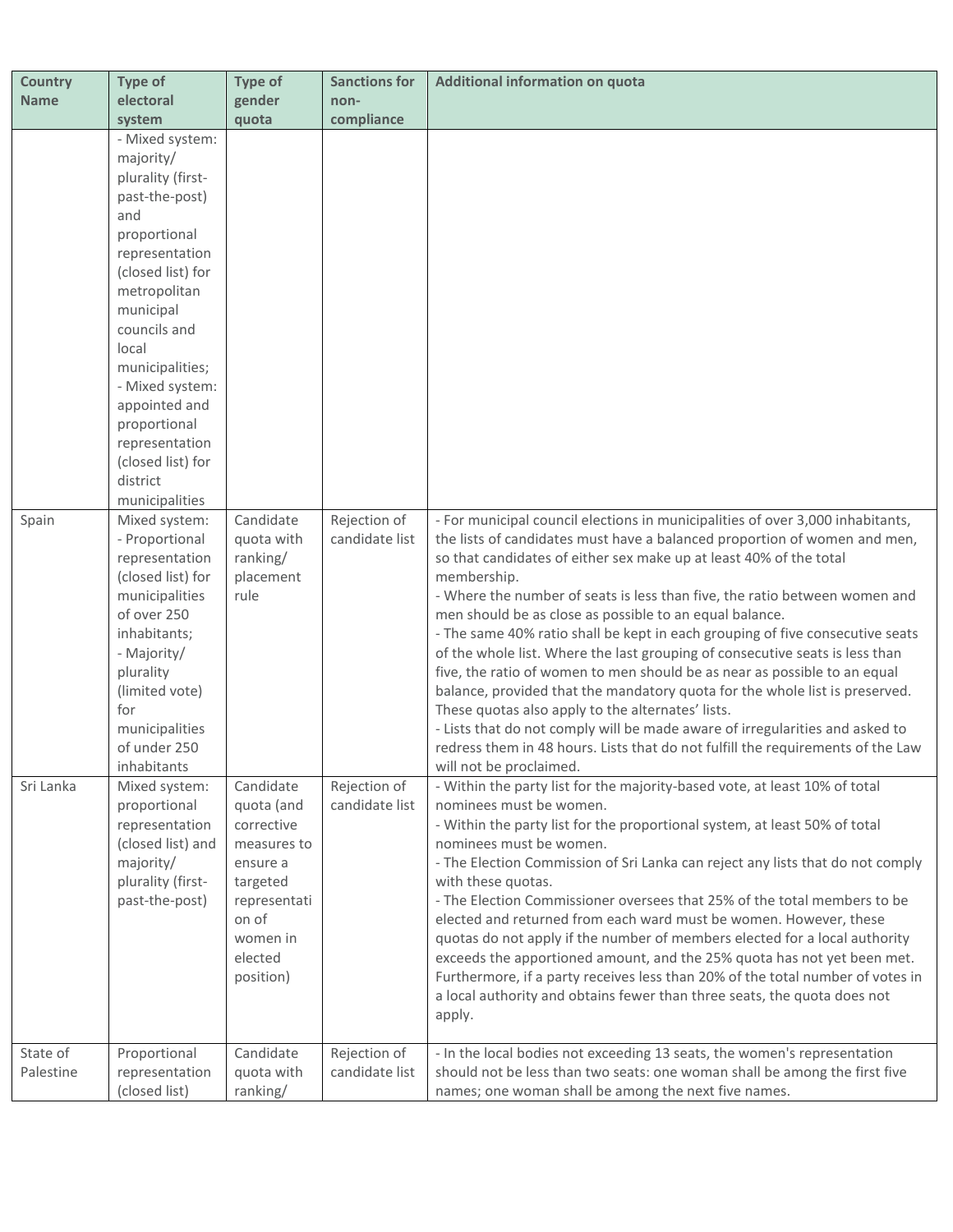| <b>Country</b> | <b>Type of</b>                                                                                                                                                                                                                                            | <b>Type of</b>                                                                                                                                            | <b>Sanctions for</b>           | Additional information on quota                                                                                                                                                                                                                                                                                                                                                                                                                                                                                                                                                  |
|----------------|-----------------------------------------------------------------------------------------------------------------------------------------------------------------------------------------------------------------------------------------------------------|-----------------------------------------------------------------------------------------------------------------------------------------------------------|--------------------------------|----------------------------------------------------------------------------------------------------------------------------------------------------------------------------------------------------------------------------------------------------------------------------------------------------------------------------------------------------------------------------------------------------------------------------------------------------------------------------------------------------------------------------------------------------------------------------------|
| <b>Name</b>    | electoral                                                                                                                                                                                                                                                 | gender                                                                                                                                                    | non-                           |                                                                                                                                                                                                                                                                                                                                                                                                                                                                                                                                                                                  |
|                | system                                                                                                                                                                                                                                                    | quota<br>placement                                                                                                                                        | compliance                     | - In the local bodies exceeding 13 seats, a seat shall be allocated for women                                                                                                                                                                                                                                                                                                                                                                                                                                                                                                    |
|                |                                                                                                                                                                                                                                                           | rule                                                                                                                                                      |                                | among the five names;<br>- Local bodies in which the number of voters is less than 1000 according to<br>the final table of voters are excluded from provisions of paragraph (1)                                                                                                                                                                                                                                                                                                                                                                                                  |
|                |                                                                                                                                                                                                                                                           |                                                                                                                                                           |                                | mentioned above. In such a case, the option for selecting places allocated for<br>women among the candidates shall be left for the electoral lists.<br>- The Central Elections Commission shall reject the registration request of an<br>electoral list if the application did not meet the conditions stipulated in this<br>law.                                                                                                                                                                                                                                                |
| Timor-Leste    | Majority/<br>plurality (first-<br>past-the-post)                                                                                                                                                                                                          | Reserved<br>seats                                                                                                                                         |                                | - In the suco council, one of the two delegates elected from each aldeia of the<br>suco must be a woman.<br>- One of the two youth representatives must be a woman. Youth<br>representatives are elected by the suco council at its first meeting.<br>- For the suco chief election, there must be at least two candidacies, one of<br>which is a woman.<br>- For the aldeia chief election, there must be at least two candidacies, one of<br>which is a woman.<br>- The polling station rejects candidacies that do not comply with this quota.                                |
| Tunisia        | Proportional<br>representation<br>(closed list) for<br>regions and<br>municipalities,<br>and indirect<br>elections for<br>districts                                                                                                                       | Candidate<br>quota with<br>ranking/<br>placement<br>rule (partial,<br>applies only<br>to regions<br>and<br>municipaliti<br>es)                            | Rejection of<br>candidate list | - For municipal and regional council elections, the candidate lists must be<br>presented on the principle of parity between men and women and the<br>alternate listing of each sex.<br>- Nominations for the heads of party lists are also presented based on the<br>principle of parity between men and women.<br>- Lists that do not comply with these rules are inadmissible.                                                                                                                                                                                                 |
| Uganda         | Majority/<br>plurality (first-<br>past-the-post)                                                                                                                                                                                                          | Reserved<br>seats                                                                                                                                         |                                | - 1/3 of the membership of each local government council shall be reserved<br>for women. They shall be directly elected.<br>- In each local government deliberative body, there shall be a woman<br>councilor directly elected to represent each ward.<br>- Additionally, from the reserved seats for youth, disabled persons, older<br>persons and workers, one of the two councilors (per category) must be<br>female. These councilors are indirectly elected.<br>- Additionally, in each local government executive body, at least one of the<br>secretaries must be female. |
| Ukraine        | Mixed system:<br>- Majority/<br>plurality (first-<br>past-the-post<br>or block vote)<br>for small<br>localities of<br>under 10,000<br>inhabitants;<br>- Proportional<br>representation<br>(open list) for<br>localities of<br>over 10,000<br>inhabitants, | Candidate<br>quota (with<br>ranking/<br>placement<br>rule only in<br>localities of<br>over 10,000<br>inhabitants,<br>regions,<br>districts and<br>cities) | <b>No</b>                      | - For localities of under 10,000 voters, representation of persons of the same<br>sex in the electoral lists of candidates for deputies of local councils in multi-<br>member constituencies must be at least 30% of the total number of<br>candidates on the electoral list.<br>- For localities of over 10,000 voters; regions; cities and districts, party lists<br>should ensure a presence in every five consecutive candidates (places from<br>the first to the fifth, from the sixth to the tenth and so on) of at least two<br>candidates of each sex.                   |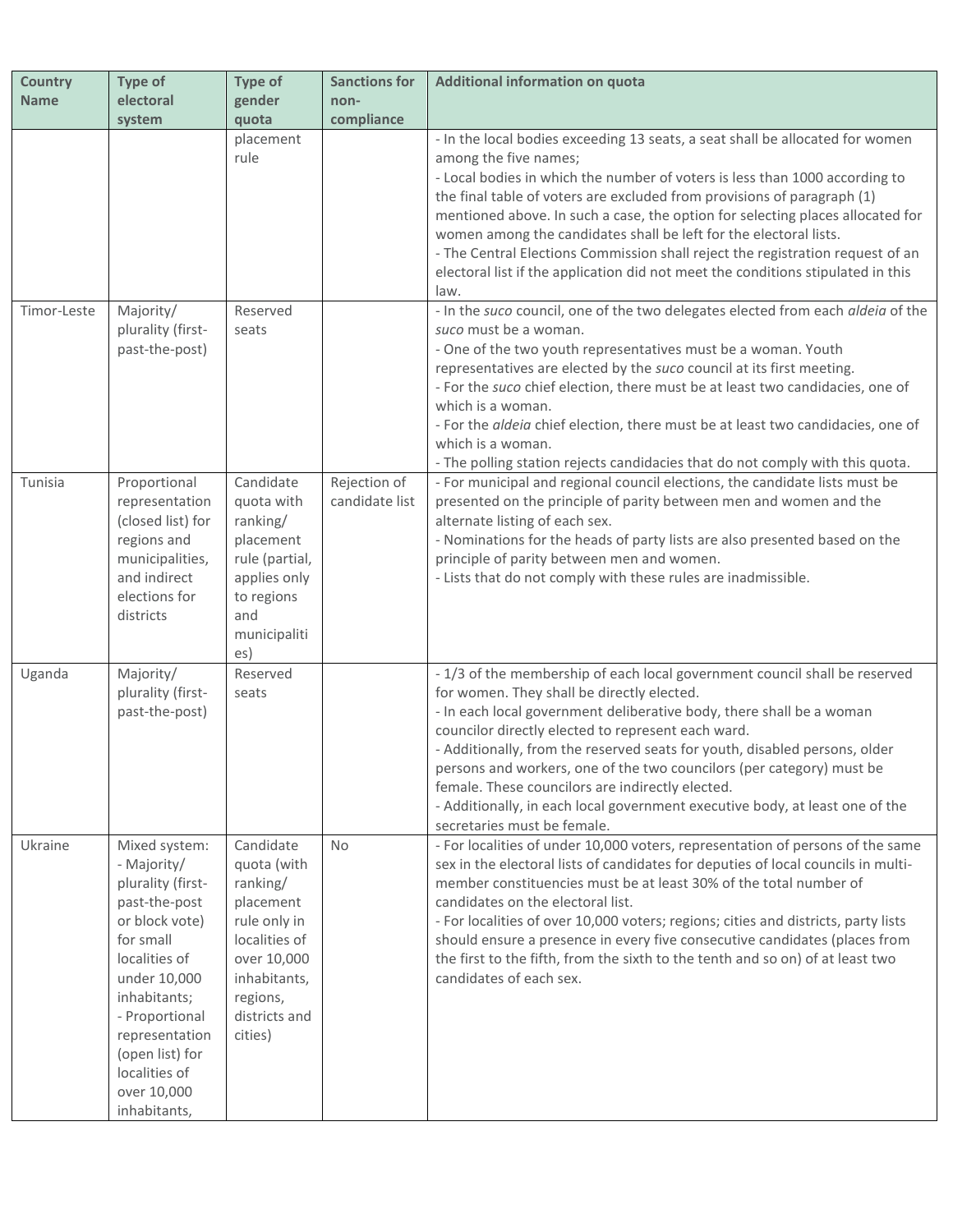| <b>Country</b>                    | Type of                                                                                                                                                                                                                | <b>Type of</b>                                                                                                                         | <b>Sanctions for</b>           | <b>Additional information on quota</b>                                                                                                                                                                                                                                                                                                                                                                                                                                                                                                                                                                                                                                                                                                                                                                                                                                                                                                                                                                                                                                      |
|-----------------------------------|------------------------------------------------------------------------------------------------------------------------------------------------------------------------------------------------------------------------|----------------------------------------------------------------------------------------------------------------------------------------|--------------------------------|-----------------------------------------------------------------------------------------------------------------------------------------------------------------------------------------------------------------------------------------------------------------------------------------------------------------------------------------------------------------------------------------------------------------------------------------------------------------------------------------------------------------------------------------------------------------------------------------------------------------------------------------------------------------------------------------------------------------------------------------------------------------------------------------------------------------------------------------------------------------------------------------------------------------------------------------------------------------------------------------------------------------------------------------------------------------------------|
| <b>Name</b>                       | electoral                                                                                                                                                                                                              | gender                                                                                                                                 | non-                           |                                                                                                                                                                                                                                                                                                                                                                                                                                                                                                                                                                                                                                                                                                                                                                                                                                                                                                                                                                                                                                                                             |
|                                   | system                                                                                                                                                                                                                 | quota                                                                                                                                  | compliance                     |                                                                                                                                                                                                                                                                                                                                                                                                                                                                                                                                                                                                                                                                                                                                                                                                                                                                                                                                                                                                                                                                             |
|                                   | regions,<br>districts and<br>cities                                                                                                                                                                                    |                                                                                                                                        |                                |                                                                                                                                                                                                                                                                                                                                                                                                                                                                                                                                                                                                                                                                                                                                                                                                                                                                                                                                                                                                                                                                             |
| United<br>Republic of<br>Tanzania | Majority/<br>plurality (first-<br>past-the-post)                                                                                                                                                                       | - Reserved<br>seats<br>- Reserved<br>seats for<br>appointed<br>representati<br>ves of<br>special<br>groups for<br>Tanzania<br>Zanzibar |                                | - In mainland Tanzania, every political party which contests the local<br>deliberative body election may propose the names of eligible women<br>candidates for nomination to the reserved seats for women to the electoral<br>authority. The list names of women proposed to the electoral authority are in<br>order of preference; the electoral authority declares a such number of<br>women candidates from the respective political parties to be elected. In the<br>district council, the number of reserved seats for women is not less than 1/3<br>of the total number of elected members, members of the National Assembly,<br>and appointed members in the council. In city, municipal, and town councils,<br>the number of reserved seats for women is not less than 1/3 of the total<br>number of elected members and members of the National Assembly in the<br>council.<br>- In Tanzania Zanzibar, the municipal, town, and district councils consist of<br>members appointed by the minister responsible for local government, of<br>which 40% must be women. |
| Uruguay                           | Proportional<br>representation:<br>- Proportional<br>representation<br>(closed list with<br>majority bonus)<br>for<br>departments;<br>- Proportional<br>representation<br>(closed list) for<br>localities              | Candidate<br>quota with<br>ranking/<br>placement<br>rule                                                                               | Rejection of<br>candidate list | - Candidates of both sexes must be represented within every three places on<br>the respective candidate list, either throughout the entire list or within the<br>first 15 places. Where only two seats are contested, one of the two<br>candidates must be a woman.<br>- Lists that fail to comply with the gender quota requirements are rejected by<br>the Electoral Court.                                                                                                                                                                                                                                                                                                                                                                                                                                                                                                                                                                                                                                                                                               |
| Uzbekistan                        | Majority/<br>plurality (two-<br>round system)                                                                                                                                                                          | Candidate<br>quota                                                                                                                     | Rejection of<br>candidate list | - At least 30% of candidates nominated by each political party must be<br>women.<br>- The region, sub-region, or city election commission notifies the head of the<br>respective political party of the discrepancies between the requirements of<br>the Election Code and the documents submitted for registration.<br>- The political party has the right to correct the discrepancies in the<br>registration documents within two days and submit them to the respective<br>election commission.                                                                                                                                                                                                                                                                                                                                                                                                                                                                                                                                                                         |
| Vanuatu<br>Viet Nam               | Mixed system:<br>- Majority/<br>plurality (single<br>non-<br>transferable<br>vote and first-<br>past-the-post)<br>in Provinces;<br>- Proportional<br>representation<br>(closed list) in<br>municipalities<br>Majority/ | - Reserved<br>seats<br>- Reserved<br>seats for<br>appointed<br>representati<br>ves of<br>special<br>groups<br>Candidate                | No                             | - In each ward in a municipality, one seat is reserved for a female councilor.<br>The woman candidate who was not declared by the Electoral Commission as<br>the winning candidate for a general seat and who has achieved the highest<br>number of votes from other female candidates in that ward is to be declared<br>by the Electoral Commission as the winning candidate for the reserved seat.<br>- The Minister may provide for appointed women to each provincial council.<br>- At least 35% of the total people's council candidates must be women.                                                                                                                                                                                                                                                                                                                                                                                                                                                                                                                |
|                                   |                                                                                                                                                                                                                        | quota                                                                                                                                  |                                |                                                                                                                                                                                                                                                                                                                                                                                                                                                                                                                                                                                                                                                                                                                                                                                                                                                                                                                                                                                                                                                                             |